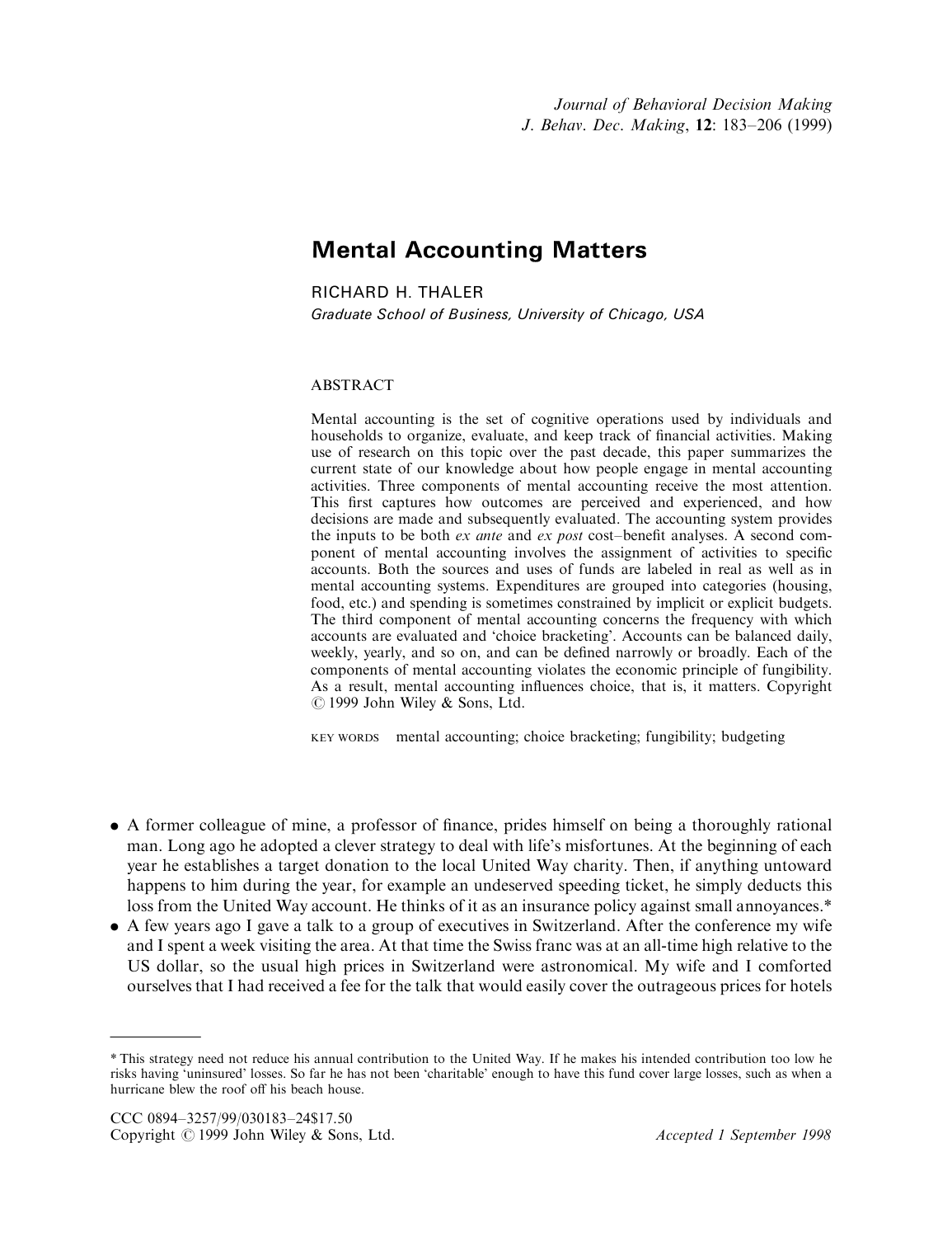and meals. Had I received the same fee a week earlier for a talk in New York though, the vacation would have been much less enjoyable.

. A friend of mine was once shopping for a quilted bedspread. She went to a department store and was pleased to find a model she liked on sale. The spreads came in three sizes: double, queen and king. The usual prices for these quilts were \$200, \$250 and \$300 respectively, but during the sale they were all priced at only \$150. My friend bought the king-size quilt and was quite pleased with her purchase, though the quilt did hang a bit over the sides of her double bed.

### INTRODUCTION

The preceding anecdotes all illustrate the cognitive processes called mental accounting. What is mental accounting? Perhaps the easiest way to define it is to compare it with financial and managerial accounting as practised by organizations. According to my dictionary accounting is 'the system of recording and summarizing business and financial transactions in books, and analyzing, verifying, and reporting the results'. Of course, individuals and households also need to record, summarize, analyze, and report the results of transactions and other financial events. They do so for reasons similar to those which motivate organizations to use managerial accounting: to keep trace of where their money is going, and to keep spending under control. Mental accounting is a description of the ways they do these things.

How do people perform mental accounting operations? Regular accounting consists of numerous rules and conventions that have been codified over the years. You can look them up in a textbook. Unfortunately, there is no equivalent source for the conventions of mental accounting; we can learn about them only by observing behavior and inferring the rules.

Three components of mental accounting receive the most attention here. The first captures how outcomes are perceived and experienced, and how decisions are made and subsequently evaluated. The accounting system provides the inputs to do both  $ex$  ante and  $ex$  post cost-benefit analyses. This component is illustrated by the anecdote above involving the purchase of the quilt. The consumer's choice can be understood by incorporating the value of the `deal' (termed transaction utility) into the purchase decision calculus.

A second component of mental accounting involves the assignment of activities to specific accounts. Both the sources and uses of funds are labeled in real as well as in mental accounting systems. Expenditures are grouped into categories (housing, food, etc.) and spending is sometimes constrained by implicit or explicit budgets. Funds to spend are also labeled, both as flows (regular income versus windfalls) and as stocks (cash on hand, home equity, pension wealth, etc.). The first two anecdotes illustrate aspects of this categorization process. The vacation in Switzerland was made less painful because of the possibility of setting up a Swiss lecture mental account, from which the expenditures could be deducted. Similarly, the notional United Way mental account is a flexible way of making losses less painful.

The third component of mental accounting concerns the frequency with which accounts are evaluated and what Read, Loewenstein and Rabin (1998) have labeled `choice bracketing'. Accounts can be balanced daily, weekly, yearly, and so on, and can be defined narrowly or broadly. A wellknown song implores poker players to 'never count your money while you're sitting at the table'. An analysis of dynamic mental accounting shows why this is excellent advice, in poker as well as in other situations involving decision making under uncertainty (such as investing).

The primary reason for studying mental accounting is to enhance our understanding of the psychology of choice. In general, understanding mental accounting processes helps us understand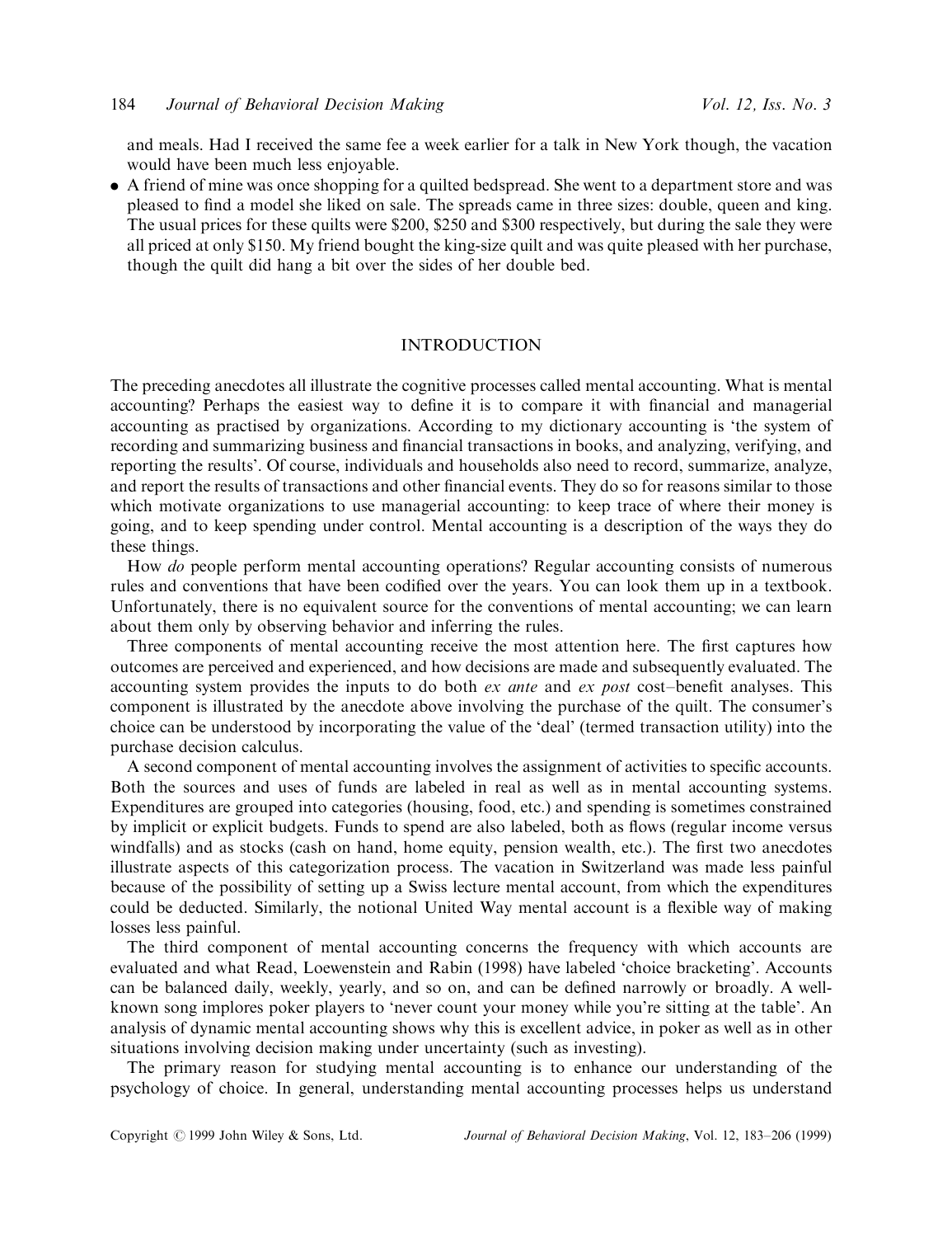choice because mental accounting rules are not neutral.\* That is, accounting decisions such as to which category to assign a purchase, whether to combine an outcome with others in that category, and how often to balance the 'books' can affect the perceived attractiveness of choices. They do so because mental accounting violates the economic notion of fungibility. Money in one mental account is not a perfect substitute for money in another account. Because of violations of fungibility, mental accounting matters.

The goal of this paper is to illustrate how mental accounting matters. To this end I draw upon research conducted over the past two decades. This describes where I think the field is now, having been informed by the research of many others, especially over the past few years.

# THE FRAMING OF GAINS AND LOSSES

### The value function

We wish to understand the decision-making process of an individual or a household interacting in an economic environment. How does a person make economic decisions, such as what to buy, how much to save, and whether to buy or lease an item? And how are the outcomes of these financial transactions evaluated and experienced?

Following my earlier treatment of these questions (Thaler, 1980, 1985) I assume that people perceive outcomes in terms of the value function of Kahneman and Tversky's (1979) prospect theory. The value function can be thought of as a representation of some central components of the human perceived pleasure machine.<sup>†</sup> It has three important features, each of which captures an essential element of mental accounting:

- (1) The value function is defined over gains and losses relative to some reference point. The focus on changes, rather than wealth levels as in expected utility theory, reflects the piecemeal nature of mental accounting. Transactions are often evaluated one at a time, rather than in conjunction with everything else.
- (2) Both the gain and loss functions display diminishing sensitivity. That is, the gain function is concave and the loss function is convex. This feature reflects the basic psychophysical principle (the Weber-Fechner law) that the difference between \$10 and \$20 seems bigger than the difference between \$1000 and \$1010, irrespective of the sign.
- (3) Loss aversion. Losing \$100 hurts more than gaining \$100 yields pleasure:  $v(x) < -v(-x)$ . The influence of loss aversion on mental accounting is enormous, as will become evident very quickly.

### Decision frames

The role of the value function in mental accounting is to describe how events are perceived and coded in making decisions. To introduce this topic, it is useful to define some terms. Tversky and Kahneman  $(1981, p. 456)$  define a mental account $\ddagger$  quite narrowly as 'an outcome frame which specifies (i) the set

<sup>\*</sup> An accounting system is a way of aggregating and summarizing large amounts of data to facilitate good decision making. In an ideal world the accounting system would accomplish this task in such a way that the decision maker would make the same choice when presented with only the accounting data as she would if she had access to all the relevant data. This is what I mean by `neutral'. In a sense, such an accounting system would provide decision makers with `sucient statistics'. Of course, achieving this goal is generally impossible, because something must be sacrificed in order to reduce the information the decision maker has to look at. Thus neither organizational nor mental accounting will achieve neutrality.

<sup>{</sup> Prospect theory predates Kahneman's (1994) important distinction between decision utility and experienced utility. In his terms, the prospect theory value function measures decision utility.

<sup>{</sup> Actually, they use the term psychological account in their 1981 paper, following the terminology I used in my 1980 paper. Later (Kahneman and Tversky, 1984) they suggest the better term 'mental account'.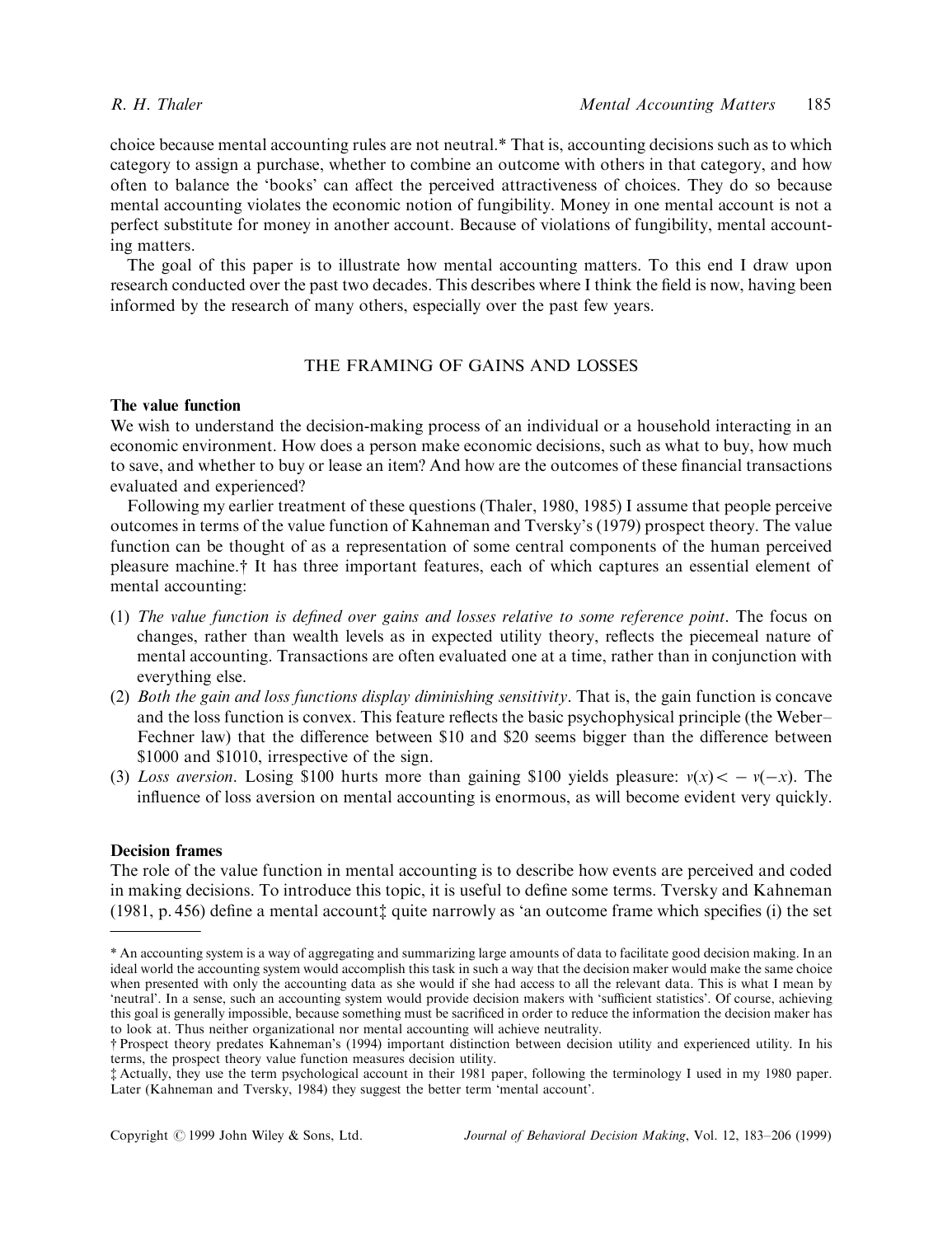of elementary outcomes that are evaluated jointly and the manner in which they are combined and (ii) a reference outcome that is considered neutral or normal'. (Typically, the reference point is the status quo.) According to this definition, a mental account is a frame for evaluation. I wish to use the term `mental accounting' to describe the entire process of coding, categorizing, and evaluating events, so this narrow definition of a mental account is a bit confining. Accordingly, I will refer to simply outcome frames as `entries'.

In a later paper, Kahneman and Tversky (1984, p. 347), propose three ways that outcomes might be framed: in terms of a minimal account, a topical account, or a comprehensive account. Comparing two options using the minimal account entails examining only the differences between the two options, disregarding all their common features. A topical account relates the consequences of possible choices to a reference level that is determined by the context within which the decision arises. A comprehensive account incorporates all other factors including current wealth, future earnings, possible outcomes of other probabilistic holdings, and so on. (Economic theory generally assumes that people make decisions using the comprehensive account.) The following example\* illustrates that mental accounting is topical:

Imagine that you are about to purchase a jacket for (\$125)[\$15] and a calculator for (\$15)[\$125]. The calculator salesman informs you that the calculator you wish to buy is on sale for (\$10)[\$120] at the other branch of the store, located 20 minutes drive away. Would you make the trip to the other store? (Tversky and Kahneman, 1981, p. 459)

When two versions of this problem are given (one with the figures in parentheses, the other with the figures in brackets), most people say that they will travel to save the \$5 when the item costs \$15 but not when it costs \$125. If people were using a minimal account frame they would be just asking themselves whether they are willing to drive 20 minutes to save \$5, and would give the same answer in either version.

Interestingly, a similar analysis applies in the comprehensive account frame. Let existing wealth be  $W$ , and  $W^*$  be existing wealth plus the jacket and calculator minus \$140. Then the choice comes down to the utility of  $W^*$  plus \$5 versus the utility of  $W^*$  plus 20 minutes. This example illustrates an important general point  $-$  the way a decision is framed will not alter choices if the decision maker is using a comprehensive, wealth-based analysis. Framing does alter choices in the real world because people make decisions piecemeal, influenced by the context of the choice.

### Hedonic framing

The jacket and calculator problem does demonstrate that mental accounting is piecemeal and topical, but there is more to learn from this example. Why are we more willing to drive across town to save money on a small purchase than a large one? Clearly there is some psychophysics at work here. Five dollars seems like a significant saving on a \$15 purchase, but not so on a \$125 purchase. But this disparity implies that the utility of the saving must be associated with the differences in values rather than the value of the difference. That is, the utility of saving \$5 on the purchase of the expensive item must be  $(v(-\$125) - v(-\$120)$  (or perhaps the ratio of these values) rather than v(\$5), otherwise there would be no difference between the two versions of the problem.

What else do we know about mental accounting arithmetic? Specifically, how are two or more financial outcomes (within a single account) combined? This is an important question because we would like to be able to construct a model of how consumers evaluate events such as purchases that typically involve combinations of outcomes, good or bad.

<sup>\*</sup> This problem was based on similar examples discussed by Savage (1954) and Thaler (1980).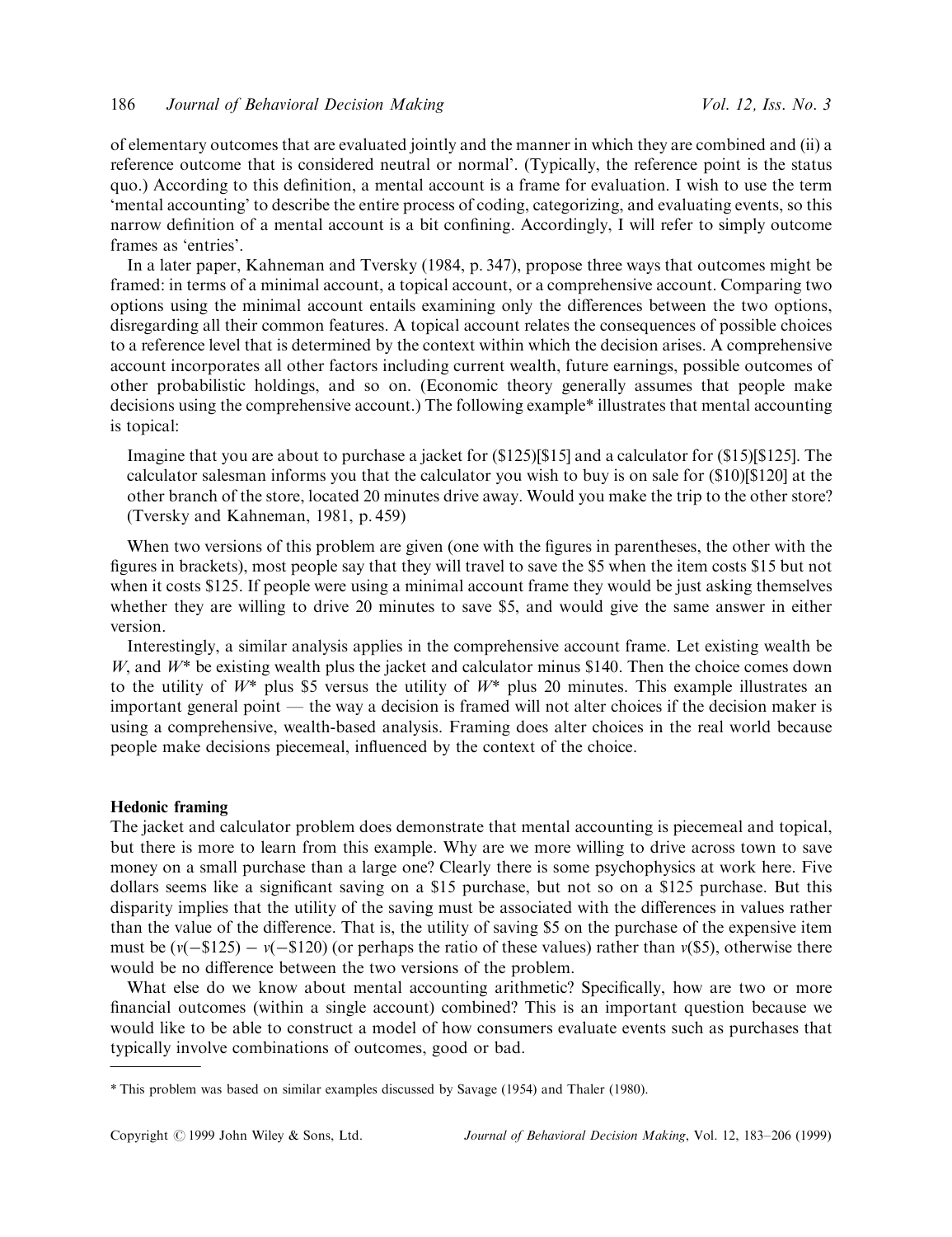One possible place to start in building a model of how people code combinations of events is to assume they do so to make themselves as happy as possible. To characterize this process we need to know how someone with a prospect theory value function could wish to have the receipt of multiple outcomes framed. That it, for two outcomes x and y, when will  $v(x + y)$  be greater than  $v(x) + v(y)$ ? I have previously considered this question (Thaler, 1985). Given the shape of the value function, it is easy to derive the following principles of hedonic framing, that is, the way of evaluating joint outcomes to maximize utility:

- (1) Segregate gains (because the gain function is concave).
- (2) Integrate losses (because the loss function is convex).
- (3) Integrate smaller losses with larger gains (to offset loss aversion).
- (4) Segregate small gains (silver linings) from larger losses (because the gain function is steepest at the origin, the utility of a small gain can exceed the utility of slightly reducing a large loss).

As I showed, most people share the intuition that leads to these principles. That is, if you ask subjects `Who is happier, someone who wins two lotteries that pay \$50 and \$25 respectively, or someone who wins a single lottery paying \$75?' 64% say the two-time winner is happier. A similar majority shared the intuition of the other three principles.

These principles are quite useful in thinking about marketing issues. In other words, if one wants to describe the advantages and disadvantages of a particular product in a way that will maximize the perceived attractiveness of the product to consumers, the principles of hedonic framing are a helpful guide. For example, framing a sale as a `rebate' rather than a temporary price reduction might facilitate the segregation of the gain in line with principle (4).

### The failure of the hedonic editing hypothesis

It would be convenient if these same principles could also serve as a good descriptive model of mental accounting. Can people be said to edit or parse the multiple outcomes they consider or experience in a way that could be considered optimal, that is, hedonic editing.\* More formally, if the symbol  $\&$  is used to denote the cognitive combination of two outcomes, then hedonic editing is the application of the following rule:

$$
v(x \& y) = \text{Max}[v(x + y), v(x) + v(y)]
$$

The hypothesis that people engage in hedonic editing has obvious theoretical appeal,{ but some thought reveals that it cannot be descriptively correct. Consider the jacket and calculator problem again. If the \$5 saving were coded in a utility-maximizing way it would be segregated in either case, inconsistent with the data. Furthermore, there must be some limits to our abilities to engage in selfdeception. Why stop at segregating the \$5 gain? Why not code it as five gains of \$1? Nevertheless, hedonic editing represents a nice starting point for the investigation of how people do code multiple events.

Eric Johnson and I have investigated the limits of the hedonic editing hypothesis (Thaler and Johnson, 1990). Our ultimate goal was to explore the influence of prior outcomes on risky choices (see

<sup>\*</sup> Johnson and I used the term 'editing' for this process, though on reflection 'parsing' might have been better. I will stick with the original term to avoid confusion with the prior literature. Note that editing refers to active cognitions undertaken by the decision maker. In contrast, I will use 'framing' to refer to the way a problem is posed externally. As we will see, people prefer to have outcomes framed hedonically, but fail to edit (or one could say, reframe) them accordingly. { Indeed, see Fishburn and Luce (1995) for an axiomatic treatment of hedonic editing.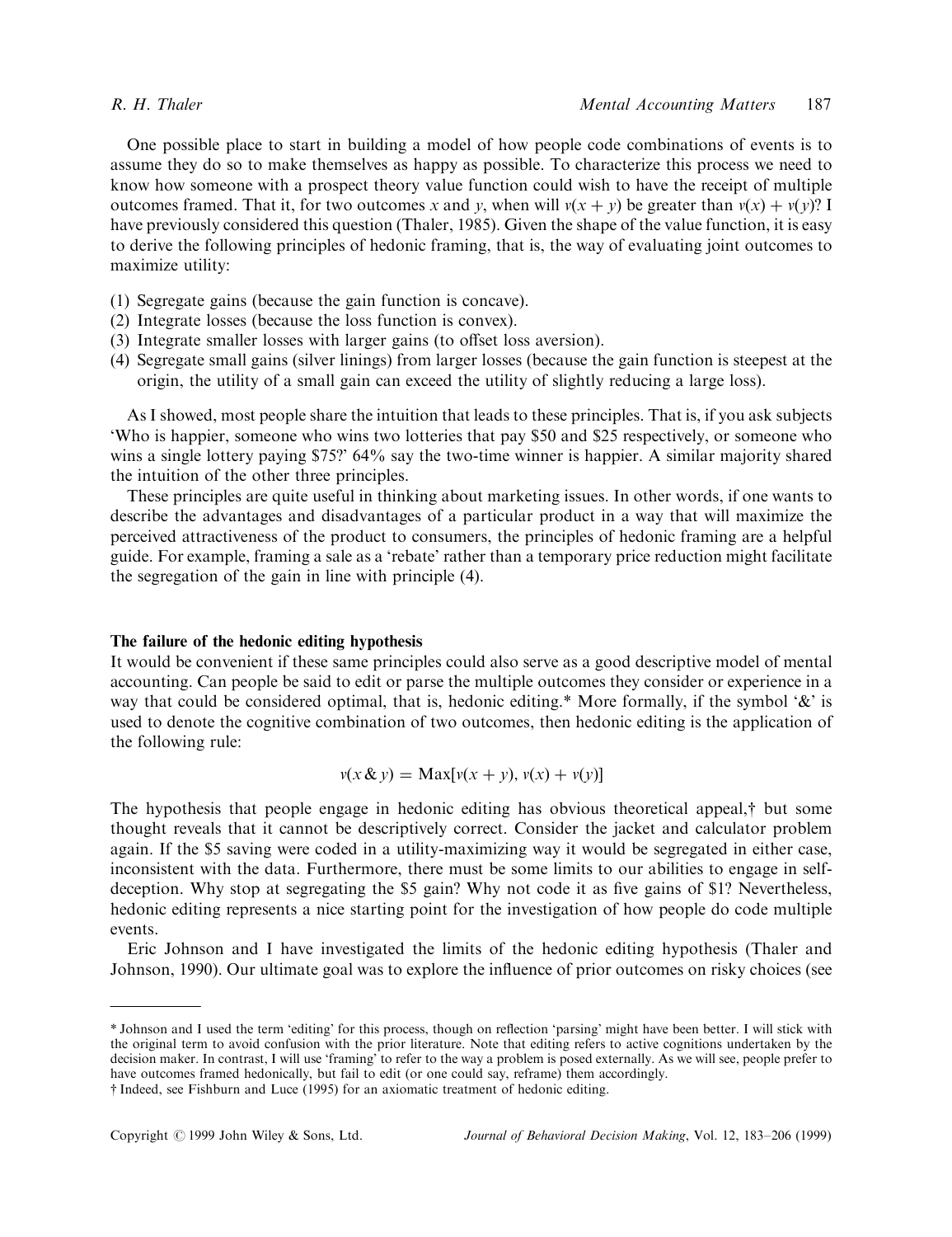below), but we began with the more basic question of how people choose to code multiple events such as a gain of \$30 followed by a loss of \$9. One approach we used was to ask people their preferences about temporal spacing. For two specified financial outcomes, we asked subjects who would be happier, someone who had these two events occur on the same day, or a week or two apart? The reasoning for this line of inquiry was that temporal separation would facilitate cognitive segregation. So if a subject wanted to segregate the outcomes x and y, he would prefer to have them occur on different days, whereas if he wanted to integrate them, he would prefer to have them occur together. The hedonic editing hypothesis would be supported if subjects preferred temporal separation for cases where the hypothesis called for segregation, and temporal proximity when integration was preferred. For gains, the hedonic editing hypothesis was supported. A large majority of subjects thought temporal separation of gains produced more happiness. But, in contrast to the hedonic editing hypothesis, subjects thought separating losses was also a good idea. Why?

The intuition for the hypothesis that people would want to combine losses comes from the fact that the loss function displays diminishing sensitivity. Adding one loss to another should diminish its marginal impact. By wishing to spread out losses, subjects seem to be suggesting that they think that a prior loss makes them *more* sensitive towards subsequent losses, rather than the other way around. In other words, subjects are telling us that they are unable to simply add one loss to another (inside the value function parentheses). Instead, they feel that losses must be felt one by one, and that bearing one loss makes one more sensitive to the next.\*

To summarize, the evidence suggests that the rules of hedonic framing are good descriptions of the way people would like to have the world organized (many small gains including silver linings; losses avoided if possible but otherwise combined). People will also actively parse outcomes consistent with these rules, with the exception of multiple losses.

There are two important implications of these results for mental accounting. First, we would expect mental accounting to be as hedonically efficient as possible. For example, we should expect that opportunities to combine losses with larger gains will be exploited wherever feasible. Second, loss aversion is even more important than the prospect theory value function would suggest, as it is difficult to combine losses to diminish their impact. This result suggests that we should expect to see that some of the discretion inherent in any accounting system will be used to avoid having to experience losses.

### MENTAL ACCOUNTING DECISION MAKING

### Transaction utility

What happens when a consumer decides to buy something, trading money for some object? One possibility would be to code the acquisition of the product as a gain and the forgone money as a loss. But loss aversion makes this frame hedonically inefficient. Consider a thirsty consumer who would rather have a can of soda than one dollar and is standing in front of a vending machine that sells soda for 75 cents. Clearly the purchase makes her better off, but it might be rejected if the payment were cognitively multiplied by 2.25 (an estimate of the coefficient of loss aversion). This thinking has led both Kahneman and Tversky (1984) and me (Thaler, 1985) to reject the idea that costs are generally viewed as losses.

Instead, I proposed that consumers get two kinds of utility from a purchase: acquisition utility and transaction utility. Acquisition utility is a measure of the value of the good obtained relative to its price, similar to the economic concept of consumer surplus. Conceptually, acquisition utility is the value the consumer would place on receiving the good as a gift, minus the price paid. Transaction utility

<sup>\*</sup> Linville and Fischer (1991) also investigate the predictive power of hedonic editing, with similar results.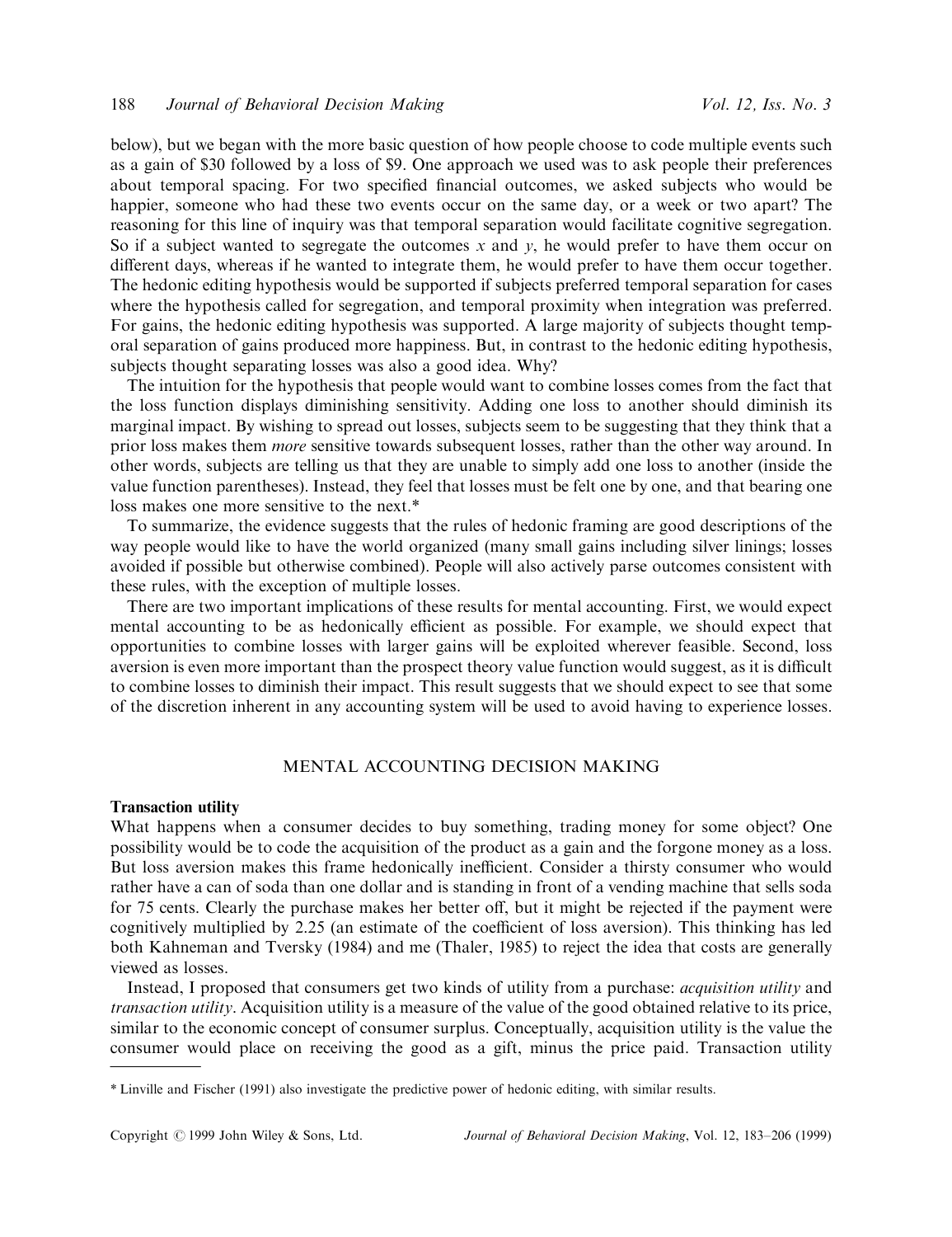measures the perceived value of the 'deal'. It is defined as the difference between the amount paid and the 'reference price' for the good, that is, the regular price that the consumer expects to pay for this product. The following example ( from Thaler, 1985) illustrates the role of transaction utility.

You are lying on the beach on a hot day. All you have to drink is ice water. For the last hour you have been thinking about how much you would enjoy a nice cold bottle of your favorite brand of beer. A companion gets up to go make a phone call and offers to bring back a beer from the only nearby place where beer is sold (a fancy resort hotel) [a small, run-down grocery store]. He says that the beer might be expensive and so asks how much you are willing to pay for the beer. He says that he will buy the beer if it costs as much or less than the price you state. But if it costs more than the price you state he will not buy it. You trust your friend, and there is no possibility of bargaining with the (bartender) [store owner]. What price do you tell him?

Two versions of the question were administered, one using the phrases in parentheses, the other the phrases in brackets. The median responses for the two versions were \$2.65 (resort) and \$1.50 [store] in 1984 dollars. People are willing to pay more for the beer from the resort because the reference price in that context is higher. Note that this effect cannot be accommodated in a standard economic model because the consumption experience is the same in either case; the place of purchase should be irrelevant.

The addition of transaction utility to the purchase calculus leads to two kinds of effects in the marketplace. First, some goods are purchased primarily because they are especially good deals. Most of us have some rarely worn items in our closets that are testimony to this phenomenon. Sellers make use of this penchant by emphasizing the savings relative to the regular retail price (which serves as the suggested reference price). In contrast, some purchases that would seemingly make the consumer better off may be avoided because of substantial negative transaction utility. The thirsty beer drinker who would pay \$4 for a beer from a resort but only \$2 from a grocery store will miss out on some pleasant drinking when faced with a grocery store charging \$2.50.

### Opening and closing accounts

One of the discretionary components of an accounting system is the decision of when to leave accounts `open' and when to `close' them. Consider the example of someone who buys 100 shares of stock at \$10 a share. This investment is initially worth \$1000, but the value will go up or down with the price of the stock. If the price changes, the investor has a 'paper' gain or loss until the stock is sold, at which point the paper gain or loss becomes a `realized' gain or loss. The mental accounting of paper gains and losses is tricky (and depends on timing — see below), but one clear intuition is that a realized loss is more painful than a paper loss. When a stock is sold, the gain or loss has to be `declared' both to the tax authorities and to the investor (and spouse). Because closing an account at a loss is painful, a prediction of mental accounting is that people will be reluctant to sell securities that have declined in value. In particular, suppose an investor needs to raise some cash and must choose between two stocks to sell, one of which has increased in value and one of which has decreased. Mental accounting favors selling the winner (Shefrin and Statman, 1987) whereas a rational analysis favors selling the loser.\* Odean (1998) finds strong support for the mental accounting prediction. Using a data set that tracked the trades of investors using a large discount brokerage firm, Odean finds that investors were more likely to sell one of their stocks that had increased in value than one of their stocks that had decreased.<sup>†</sup>

<sup>\*</sup> A rational investor will choose to sell the loser because capital gains are taxable and capital losses are deductible.

<sup>{</sup> Of course, such a strategy could be rational if the losers they kept subsequently increased in value more than the winners they sold, but this outcome was not observed. Indeed, these investors are not particularly savvy. The stocks they sell subsequently outperform the stocks they buy!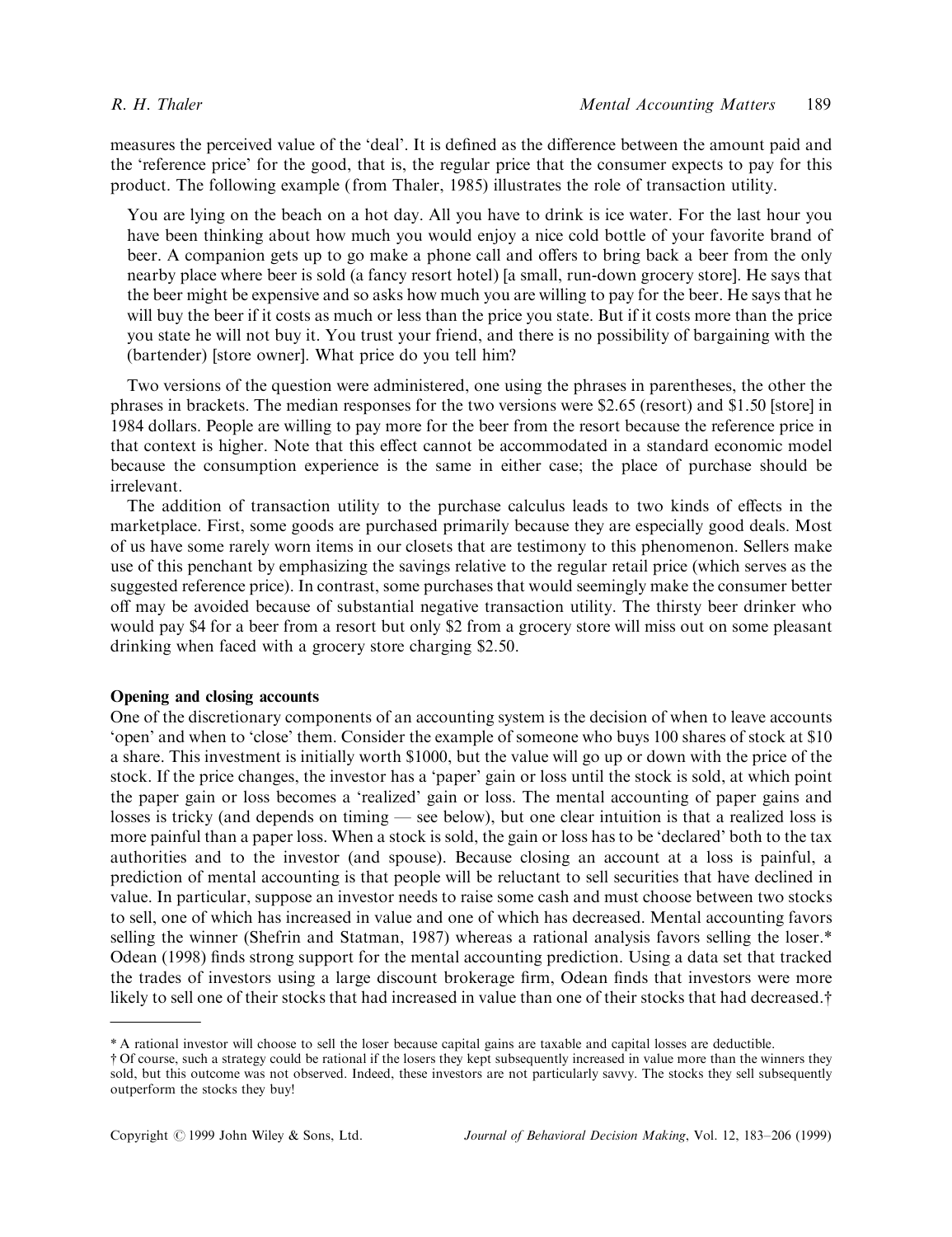# 190 *Journal of Behavioral Decision Making* Vol. 12, Iss. No. 3

Other evidence of a reluctance to close an account in the `red' comes from the world of real accounting. Most public corporations make official earnings announcements every quarter. Although earnings are audited, firms retain some discretion in how quickly to count various components of revenues and expenses, leaving them with some control over the actual number they report. Several recent papers (e.g. Burgstahler and Dichev, 1997; Degeorge, Patel and Zeckhauser, forthcoming) show that firms use this discretionary power to avoid announcing earnings decreases and losses. Specifically, a plot of earnings per share (in cents per share) or change in earnings per share (this quarter versus same quarter last year) shows a sharp discontinuity at zero. Firms are much more likely to make a penny a share than to lose a penny a share, and are much more likely to exceed last year's earnings by a penny than to miss by a penny. So small losses are converted into small gains. In contrast, large gains seem to be trimmed down (to increase the chance of an increase again next year) whereas moderate losses are somewhat inflated (a procedure known in accounting circles as 'taking the big bath'). Apparently, firms believe that shareholders (or potential shareholders) react to earnings announcements in a manner consistent with prospect theory.

### Advance purchases, sunk costs, and payment depreciation

Another situation in which a consumer has to decide when to open and close an account is when a purchase is made well in advance of consumption. Consider paying \$100 for two tickets to a basketball game to be held in a month's time. Suppose that the tickets are being sold at the reference price so transaction utility is zero. In this case the consumer can be said to open an account at the point at which the tickets are purchased. At this time the account has a negative balance of \$100. Once the date of the game comes and the game is attended, the account can be closed.

What happens if something (a blizzard) prevents the consumer from attending the game? In this case the consumer has to close the account at a loss of \$100; in accounting terminology the loss has to be recognized. Notice that this event turns a cost into a loss, which is aversive. Still, why does the prior expenditure (now a sunk cost) make someone more willing to go to the game in a blizzard (as in the example in Thaler, 1980)?

To answer this question we need to consider how transactions are evaluated. For most routine purchases there is no ex post evaluation of the purchase when the account is closed. Such evaluations become more likely as the size of the transaction increases or as the purchase or situation becomes more unusual. Failing to attend an event that has been paid for makes the purchase highly salient and an evaluation necessary. By driving through the storm, the consumer can put the game back into the category of normal transactions that are not explicitly evaluated and thus avoid adding up the costs and benefits (barring an accident!). Furthermore, even if an ex post evaluation is made, the extra cost of going to the game may not be included in the evaluation. As Heath (1995) suggests, because the costs of driving to the game are not monetary, they may not be included in the analysis.\* In Heath's terms they are incidental, that is, in a different mental account. He makes the telling comparison between this case and the Kahneman and Tversky (1984) theater ticket example, in which subjects are less willing to buy a ticket to a play after having lost their ticket than after having lost an equivalent sum of money. In the theater ticket example, buying a second ticket is aversive because it is included in the mental account for the theater outing, but the loss of the money is not.

<sup>\*</sup> Of course, although the driving costs may not be included in the basketball game account, they must be compared, at least prospectively, to something when one is deciding whether to go. In this formulation someone would choose to take the drive, not in order to enjoy the game, but to avoid feeling the pain associated with the unamortized ticket expense.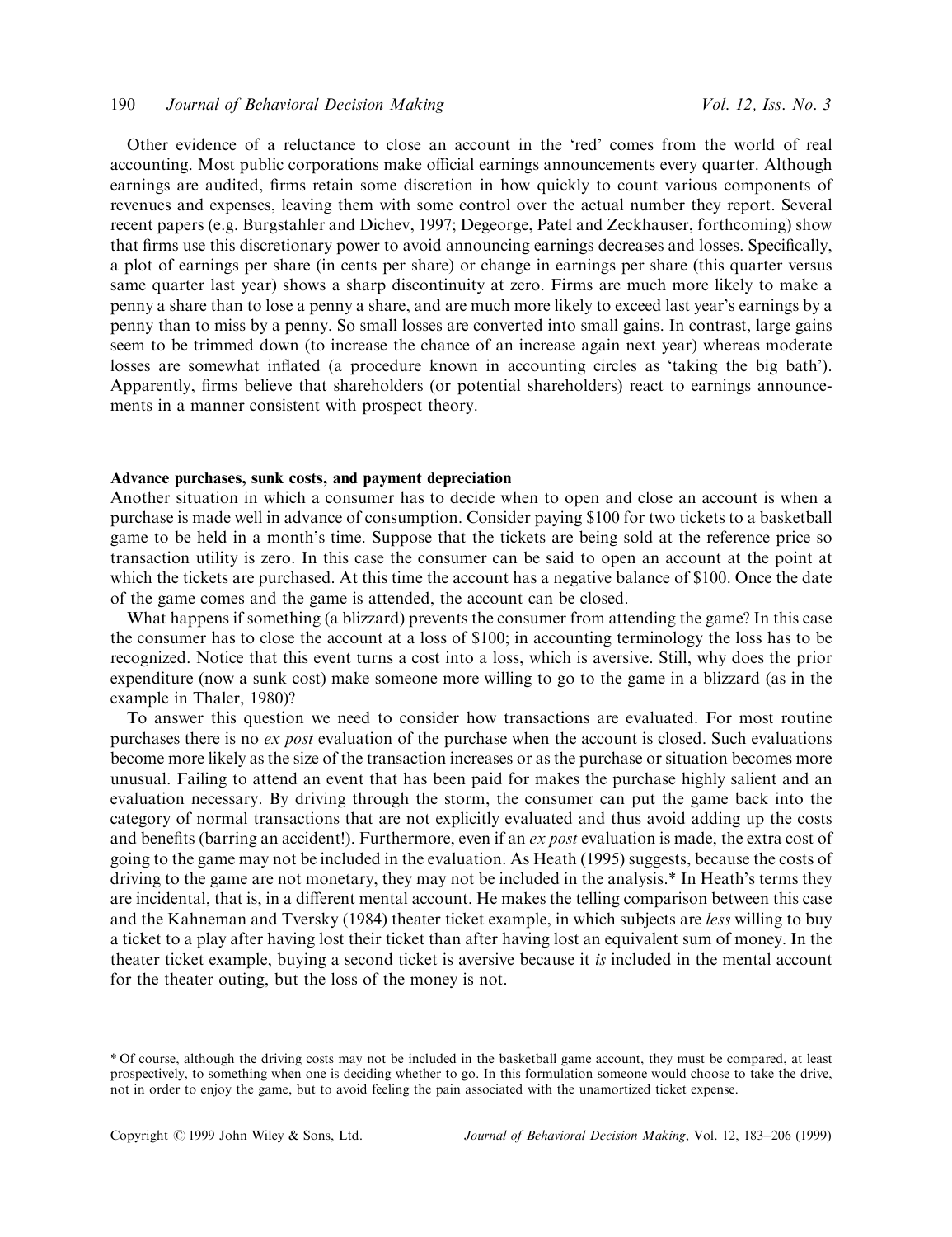Although sunk costs influence subsequent decisions, they do not linger indefinitely. A thought experiment illustrates this point nicely. Suppose you buy a pair of shoes. They feel perfectly comfortable in the store, but the first day you wear them they hurt. A few days later you try them again, but they hurt even more than the first time. What happens now? My predictions are:

- (1) The more you paid for the shoes, the more times you will try to wear them. (This choice may be rational, especially if they have to be replaced with another expensive pair.)
- (2) Eventually you stop wearing the shoes, but you do not throw them away. The more you paid for the shoes, the longer they sit in the back of your closet before you throw them away. (This behavior cannot be rational unless expensive shoes take up less space.)
- (3) At some point, you throw the shoes away, regardless of what they cost, the payment having been fully 'depreciated'.

Evidence about the persistence of sunk costs effects is reported by Arkes and Blumer (1985). They ran an experiment in which people who were ready to buy season tickets to a campus theater group were randomly placed into three groups: one group paid full price, one group got a small (13%) discount, and one group received a large (47%) discount. The experimenters then monitored how often the subjects attended plays during the season. In the first half of the season, those who paid full price attended significantly more plays than those who received discounts, but in the second half of the season there was no difference among the groups. People do ignore sunk costs, eventually.

The gradual reduction in the relevance of prior expenditures is dubbed `payment depreciation' by Gourville and Soman (1998) who have conducted a clever field experiment to illustrate the idea. They obtained usage data from the members of a health club that charges the dues to its members twice a year. Gourville and Soman find that attendance at the health club is highest in the month in which the dues are paid and then declines over the next five months, only to jump again when the next bill comes out.

Similar issues are involved in the mental accounting of wine collectors who often buy wine with the intention of storing it for ten years or more while it matures. When a bottle is later consumed, what happens? Eldar Shafir and I (1998) have investigated this pressing issue by surveying the subscribers to a wine newsletter aimed at serious wine consumers/collectors. We asked the following question:

Suppose you bought a case of a good 1982 Bordeaux in the futures market for \$20 a bottle. The wine now sells at auction for about \$75 a bottle. You have decided to drink a bottle. Which of the following best captures your feeling of the cost to you of drinking this bottle?

We gave the respondents five answers to choose from:  $\S$ 0,  $\S$ 20,  $\S$ 20 plus interest,  $\S$ 75, and  $-\$  555 ( $\prime$ I drink a \$75 bottle for which I paid only \$20'). The percentages of respondents choosing each answer were 30, 18, 7, 20 and 25. Most of the respondents who selected the economically correct answer (\$75) were in fact economists. (The newsletter, Liquid Assets, is published by economist Orley Ashenfelter and has many economist subscribers). More than half the respondents report that drinking the bottle either costs nothing or actually saves them money!

The results of this survey prompted us to run a follow-up survey the following year. The question this time was:

Suppose you buy a case of Bordeaux futures at \$400 a case. The wine will retail at about \$500 a case when it is shipped. You do not intend to start drinking this wine for a decade. At the time that you acquire this wine which statement more accurately captures your feelings?

(a) I feel like I just spent \$400, much as I would feel if I spent \$400 on a weekend getaway.

(b) I feel like I made a \$400 investment which I will gradually consume after a period of years.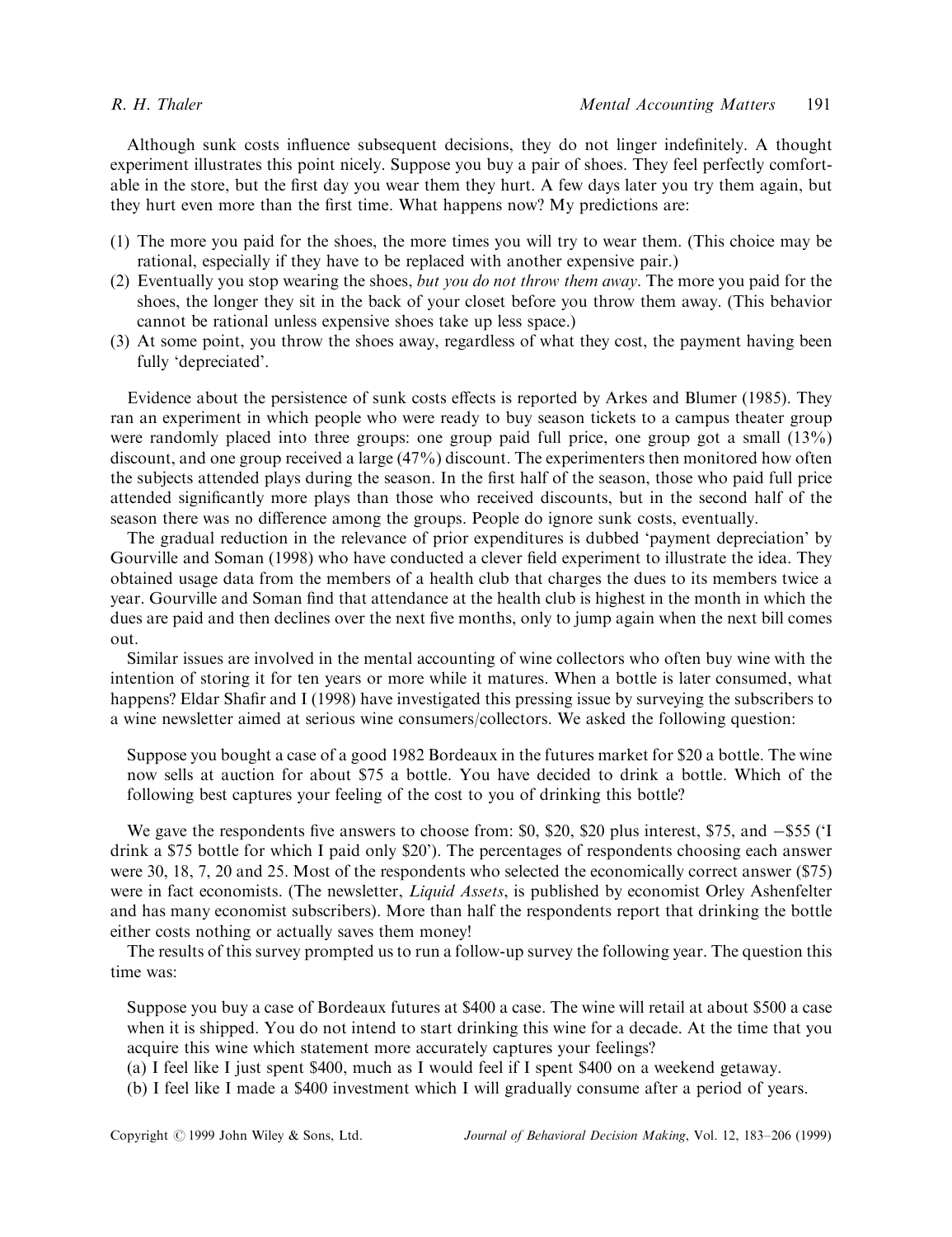(c) I feel like I just saved \$100, the difference between what the futures cost and what the wine will sell for when delivered.

Respondents rated each answer on a five-point scale. Most respondents selected answer (b) as their favorite, coding the initial purchase as an investment. Notice that this choice means that the typical wine connoisseur thinks of his initial purchase as an investment and later thinks of the wine as free when he drinks it. We have therefore titled our paper 'Invest Now, Drink Later, Spend Never'. Note that this mental accounting transforms a very expensive hobby into one that is `free'. The same mental accounting applies to time-share vacation properties. The initial purchase of a week every year at some resort feels like an investment, and the subsequent visits feel free.

### Payment decoupling

In the wine example, the prepayment separates or 'decouples' (Prelec and Loewenstein, 1998; Gourville and Soman, 1998) the purchase from the consumption and in so doing seems to reduce the perceived cost of the activity. Prepayment can often serve this role, but the mental accounting advantages of decoupling are not all associated with prepayment. Consider the case of the pricing policies of the Club Med resorts (Thaler, 1980). At these vacation spots consumers pay a fixed fee for a vacation that includes meals, lodging, and recreation. This plan has two advantages. First, the extra cost of including the meals and recreation in the price will look relatively small when combined with the other costs of the vacation. Second, under the alternative plan each of the small expenditures looks large by itself, and is likely to be accompanied by a substantial dose of negative transaction utility given the prices found at most resorts.

Another disadvantage of the piece-rate pricing policy is that it makes the link between the payment and the specific consumption act very salient, when the opposite is highly desirable. For example, a *prix* fixe dinner, especially an expensive multi-course meal, avoids the unsavory prospect of matching a very high price with the very small quantity of food offered in each course.\* Along the same lines, many urban car owners would be financially better off selling their car and using a combination of taxis and car rentals. However, paying \$10 to take a taxi to the supermarket or a movie is both salient and linked to the consumption act; it seems to raise the price of groceries and movies in a way that monthly car payments (or even better, a paid-off car) do not.

More generally, consumers don't like the experience of 'having the meter running'. This contributes to what has been called the 'flat rate bias' in telecommunications. Most telephone customers elect a flat rate service even though paying by the call would cost them less.<sup>†</sup> As Train (1991, p. 211) says, `consumers seem to value ¯at-rate service over measured service even when the bill that the consumer would receive under the two services, given the number of calls the consumer places, would be the same . . . The existence of this bias is problematical. Standard theory of consumer behavior does not accommodate it'. Similarly, health clubs typically charge members by the month or year rather than of a per-use basis. This strategy decouples usage from fees, making the marginal cost of a visit zero. This plan is attractive because a health club is a service that many consumers feel they should use more often, but fail to do so for self-control reasons (see below). Indeed, the monthly fee, although a sunk cost, encourages use for those who want to reduce their per-visit charges. Compare this system to a pure usage-based pricing system in which Stairmaster users pay `per step'. This pricing system would be

<sup>\*</sup> In contrast, the review of one expensive San Francisco restaurant in the Zagat guide includes the following gripe from a customer. `\$13 for two scallops. Who are they kidding?'

<sup>{</sup> This example is cited by Prelec and Loewenstein (1998). American OnLine seems to have learned this lesson the hard way. When they offered a flat rate Internet service in early 1996 they were so overwhelmed with demand that consumers had trouble logging on to the service, causing embarrassing publicity.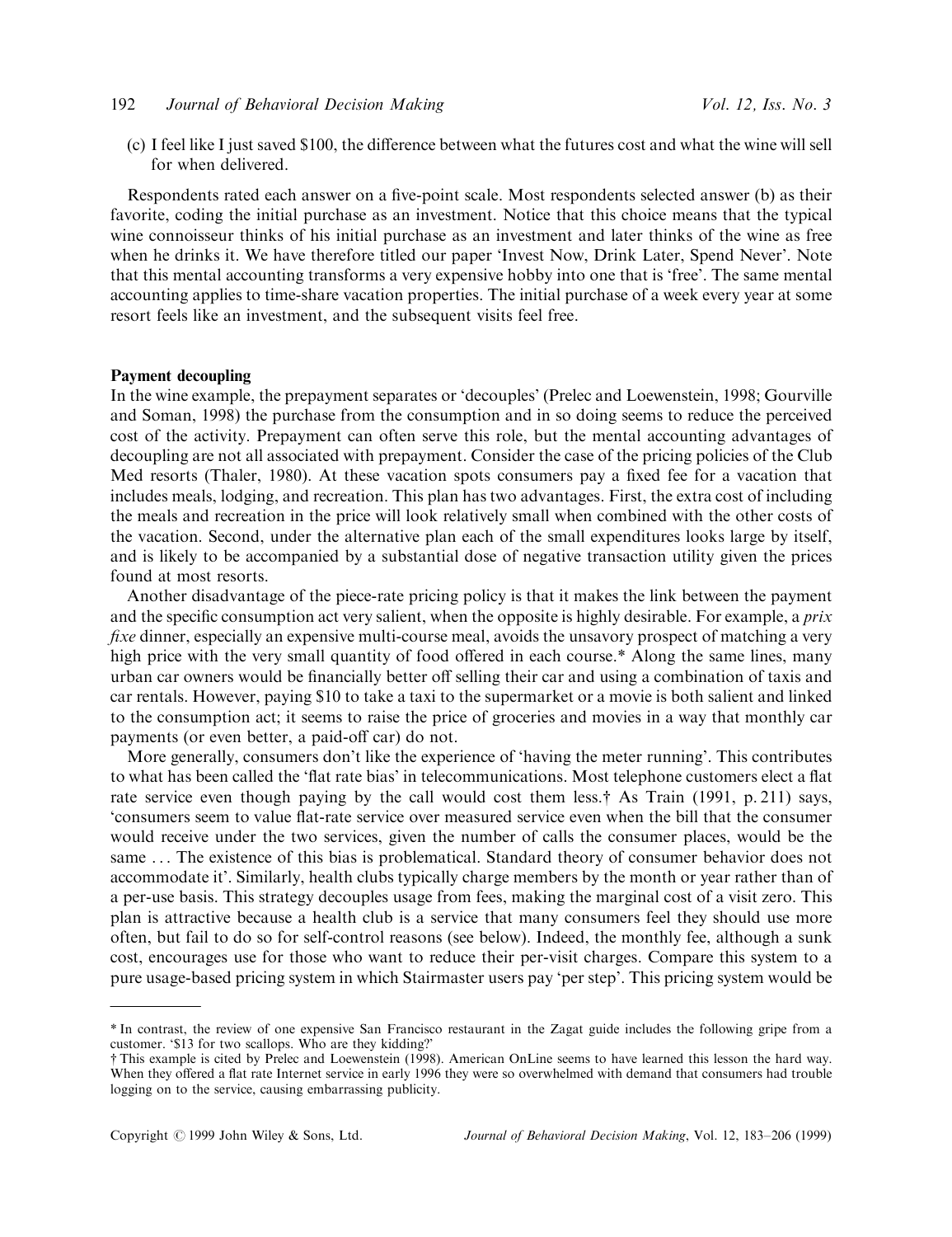completely incompatible with the psychological needs of the club member who desires usage encouragement rather than discouragement.

Perhaps the best decoupling device is the credit card. We know that credit cards facilitate spending simply by the fact that stores are willing to pay  $3\%$  or more of their revenues to the card companies (see also Feinberg, 1986; Prelec and Simester, 1998). A credit card decouples the purchase from the payment in several ways. First, it postpones the payment by a few weeks. This delay creates two distinct effects: (a) the payment is *later* than the purchase; (b) the payment is *separated* from the purchase. The payment delay may be attractive to some consumers who are either highly impatient or liquidity constrained, but as Prelec and Loewenstein (1998) stress, ceteris paribus, consumers prefer to pay before rather than after, so this factor is unlikely to be the main appeal of the credit card purchase. Rather, the simple separation of purchase and payment appears to make the payment less salient. Along these lines, Soman (1997) finds that students leaving the campus bookstore were much more accurate in remembering the amount of their purchases if they paid by cash rather than by credit card. As he says, 'Payment by credit card thus reduces the salience and vividness of the outflows, making them harder to recall than payments by cash or check which leave a stronger memory trace' (p. 9).

A second factor contributing to the attractiveness of credit card spending is that once the bill arrives, the purchase is mixed in with many others. Compare the impact of paying \$50 in cash at the store to that of adding a \$50 item to an \$843 bill. Psychophysics implies that the \$50 will appear larger by itself than in the context of a much larger bill, and in addition when the bill contains many items each one will lose salience. The effect becomes even stronger if the bill is not paid in full immediately. Although an unpaid balance is aversive in and of itself, it is difficult for the consumer to attribute this balance to any particular purchase.

### BUDGETING

So far I have been discussing mental accounting decision making at the level of individual transactions. Another component of mental accounting is categorization or labeling. Money is commonly labeled at three levels: expenditures are grouped into budgets (e.g. food, housing, etc.); wealth is allocated into accounts (e.g. checking, pension, `rainy day'); and income is divided into categories (e.g. regular or windfall). Such accounts would be inconsequential if they were perfectly fungible (i.e. substitutable) as assumed in economics. But, they are not fungible, and so they `matter'.

### Consumption categories

Dividing spending into budget categories serves two purposes. First, the budgeting process can facilitate making rational trade-offs between competing uses for funds. Second, the system can act as a self-control device. Just as organizations establish budgets to keep track of and limit divisional spending, the mental accounting system is the household's way of keeping spending within the budget (Thaler and Shefrin, 1981). Of course, there is considerable variation among households in how explicit the budgeting process is.\* As a rule, the tighter the budget, the more explicit are the budgeting rules, both in households and organizations. Families living near the poverty level use strict, explicit budgets; in wealthy families budgets are both less binding and less well defined.† Poorer families also tend to have budgets defined over shorter periods (a week or month), whereas wealthier families may use

<sup>\*</sup> Many of the generalizations here are based on a series of interviews conducted on my behalf in the early 1980s. See also Zelizer (1994) and her references. At one time many households used a very explicit system with envelopes of cash labeled with various spending categories. To some extent, programs such as Quicken serve as a modern replacement for this method.

 $\dagger$  Still, budgets can matter even in well-off families. As the discussion of 'decoupling' below will illustrate, spending on vacations may depend on whether a family rents or owns a vacation home.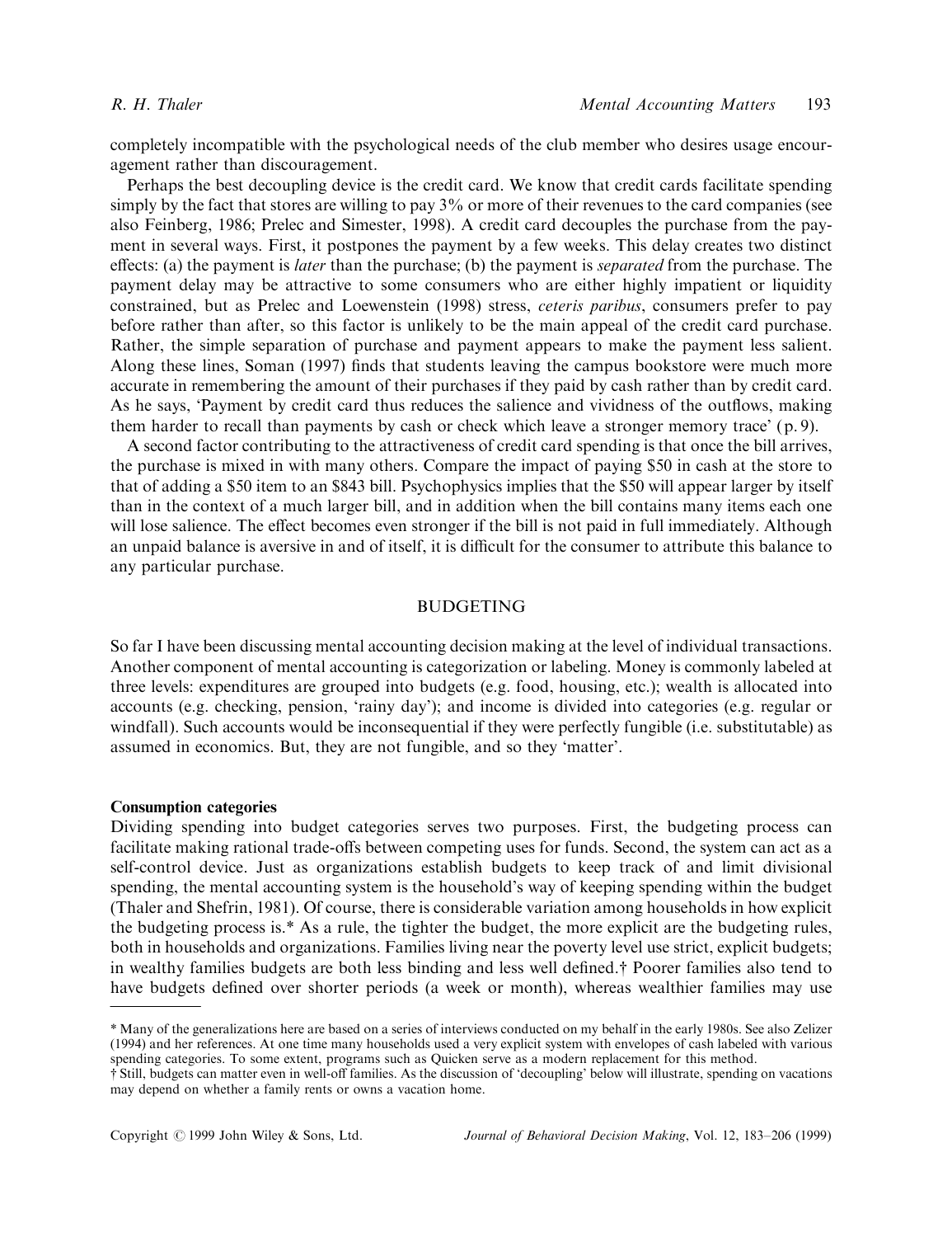annual budgets. For example, Heath and Soll (1996) report that most of their MBA student subjects had weekly food and entertainment budgets and monthly clothing budgets. It is likely that these rules changed dramatically when the students got jobs at the end of their studies (in violation of the life-cycle hypothesis  $-$  see below).

Heath and Soll describe the process by which expenses are tracked against these budgets. They divide the tracking process into two stages:

(1) Expenses must first be noticed and (2) then assigned to their proper accounts. An expense will not affect a budget if either stage fails. To label these stages we borrow terminology from financial accounting in which the accounting system is also divided into two stages. Expenses must be booked (i.e. recorded in the accounting system) and posted (i.e. assigned to a specific expense account). Each process depends on a different cognitive system. Booking depends on attention and memory. Posting depends on similarity judgments and categorization (p. 42).<sup>\*</sup>

Many small, routine expenses are not booked. Examples would include lunch or coffee at the workplace cafeteria (unless the norm is to bring these items from home, in which case buying the lunch might be booked). Ignoring such items is equivalent to the organizational practice of assigning small expenditures to a 'petty cash' fund, not subject to the usual accounting scrutiny. The tendency to ignore small items may also explain an apparent contradiction of hedonic framing. As noted by John Gourville (1998), in many situations sellers and fund raisers elect to frame an annual fee as `pennies-aday'. Thus a \$100 membership for the local public radio station might be described as a 'mere 27 cents a day'. Given the convex shape of the loss function, why should this strategy be effective? One possibility is that 27 cents is clearly in the petty cash category, so when the expense is framed this way it tends to be compared to other items that are not booked. In contrast, a \$100 membership is large enough that it will surely be booked and posted, possibly running into binding budget constraints in the charitable giving category. The same idea works in the opposite direction. A firm that markets a drug to help people quit smoking urges smokers to aggregate their annual smoking expenditures and think of the vacation they could take with these funds. Again, \$2 a day might be ignored but \$730 pays for a nice getaway.

### Implications of violations of fungibility

Whenever budgets are not fungible their existence can influence consumption in various ways. One example is the case in which one budget has been spent up to its limit while other accounts have unspent funds remaining. (This situation is common in organizations. It can create extreme distortions especially if funds cannot be carried over from one year to the next. In this case one department can be severely constrained while another is desperately looking for ways to spend down this year's budget to make sure next year's is not cut.) Heath and Soll (1996) provide several experiments to illustrate this effect. In a typical study two groups of subjects were asked whether they would be willing to buy a ticket to a play. One group was told that they had spent \$50 earlier in the week going to a basketball game (same budget); the other group was told that they had received a \$50 parking ticket (different budget) earlier in the week. Those who had already gone to the basketball game were significantly less likely to go to the play than those who had gotten the parking ticket.<sup>†</sup>

<sup>\*</sup> Regarding the categorization process, see Henderson and Peterson (1992). It should be noted that in a financial accounting system in a firm any expense that is booked is also posted.

<sup>{</sup> One might think this result could be attributed to satiation (one night out is enough in a week). However, another group was asked their willingness to buy the theater ticket after going to the basketball game for free, and they showed no effect.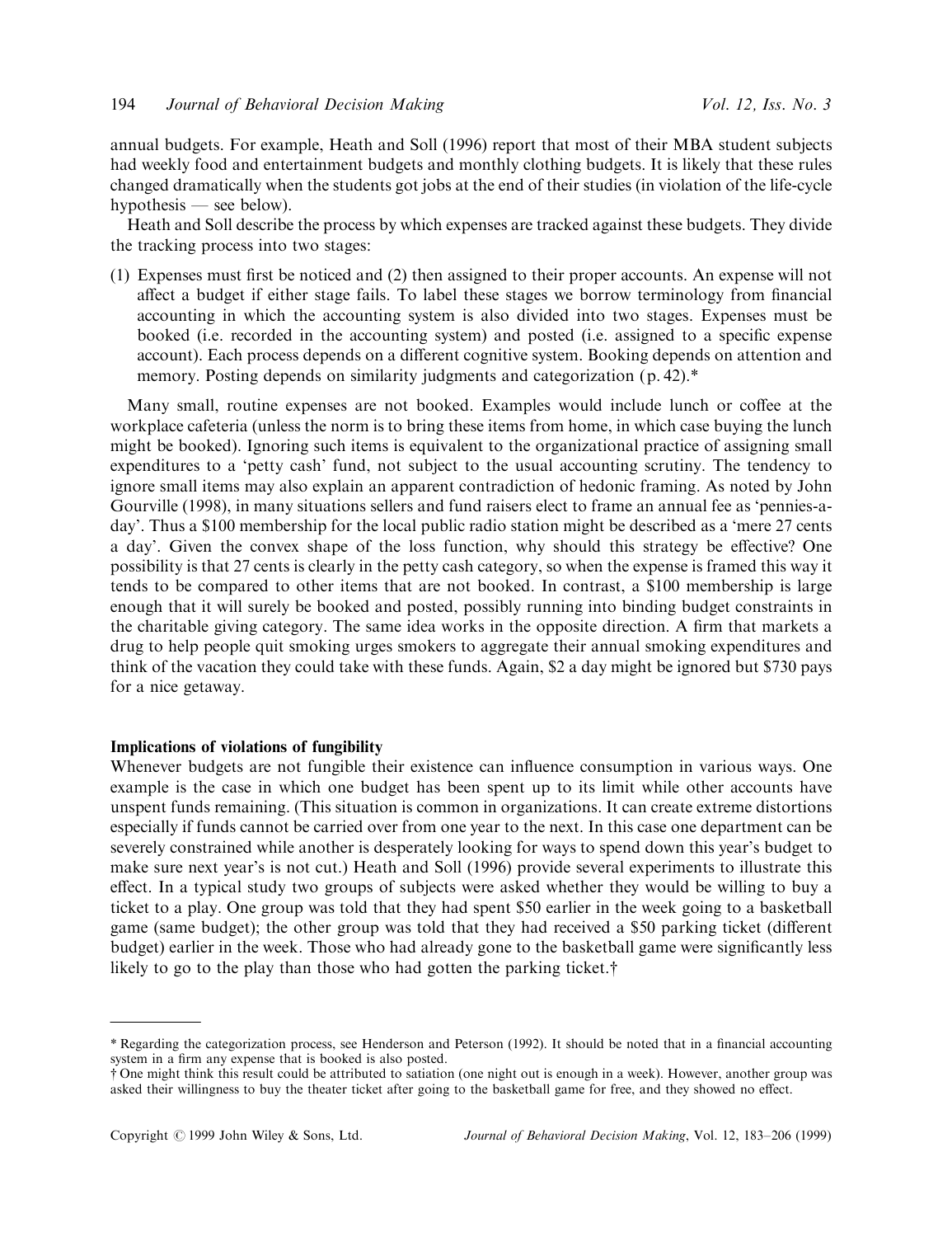Using the same logic that implies that money should be fungible (i.e. that money in one account will spend just as well in another), economists have argued that time should also be fungible. A rational person should allocate time optimally, which implies `equating at the margin'. In this case, the marginal value of an extra minute devoted to any activity should be equal.\* The jacket and calculator problem reveals that this rule does not describe choices about time. Subjects are willing to spend 20 minutes to save \$5 on a small purchase but not a large one. Leclerc *et al.* (1995) extend this notion by reversing the problem. They ask people how much they would be willing to pay to avoid waiting in a ticket line for 45 minutes. They find that people are willing to pay twice as much to avoid the wait for a \$45 purchase than for a \$15 purchase. As in the original version of the problem, we see that the implicit value people put on their time depends on the financial context.

### Self-control and gift giving

Another violation of fungibility introduced by the budgeting system occurs because some budgets are intentionally set `too low' in order to help deal with particularly insidious self-control problems. For example, consider the dilemma of a couple who enjoy drinking a bottle of wine with dinner. They might decide that they can afford to spend only \$10 a night on wine and so limit their purchases to wines that cost \$10 a bottle on average, with no bottle costing more than \$20. This policy might not be optimal in the sense that an occasional \$30 bottle of champagne would be worth more than \$30 to them, but they don't trust themselves to resist the temptation to increase their wine budget unreasonably if they break the \$20 barrier. An implication is that this couple would greatly enjoy gifts of wine that are above their usual budget constraint. This analysis is precisely the opposite of the usual economic advice (which says that a gift in kind can be at best as good as a gift of cash, and then only if it were something that the recipient would have bought anyway). Instead the mental accounting analysis suggests that the best gifts are somewhat more luxurious than the recipient normally buys, consistent with the conventional advice (of non-economists), which is to buy people something they wouldn't buy for themselves.

The idea that luxurious gifts can be better than cash is well known to those who design sales compensation schemes. When sales contests are run, the prize is typically a trip or luxury durable rather than cash. Perhaps the most vivid example of this practice is the experience of the National Football League in getting players to show up at the annual Pro Bowl. This all-star game is held the week after the Super Bowl and for years the league had trouble getting all of the superstar players to come. Monetary incentives were little inducement to players with seven-figure salaries. This problem was largely solved by moving the game to Hawaii and including two first-class tickets (one for the player's wife or girlfriend) and accommodations for all the players.

The analysis of gift giving illustrates how self-control problems can influence choices. Because expensive bottles of wine are 'tempting', the couple rules them 'off limits' to help control spending. For other tempting products, consumers may regulate their consumption in part by buying small quantities at a time, thus keeping inventories low. This practice creates the odd situation wherein consumers may be willing to pay a premium for a smaller quantity. This behavior is studied by Wertenbroch (1996), who finds that the price premium for sinful products in small packages is greater than for more mundane goods. His one-sentence abstract succinctly sums up his paper: `To control their consumption, consumers pay more for less of what they like too much'.

<sup>\*</sup> I am abstracting from natural discontinuities. If television shows come in increments of one hour, then one may have to choose an integer number of hours of TV watching, which alters the argument slightly.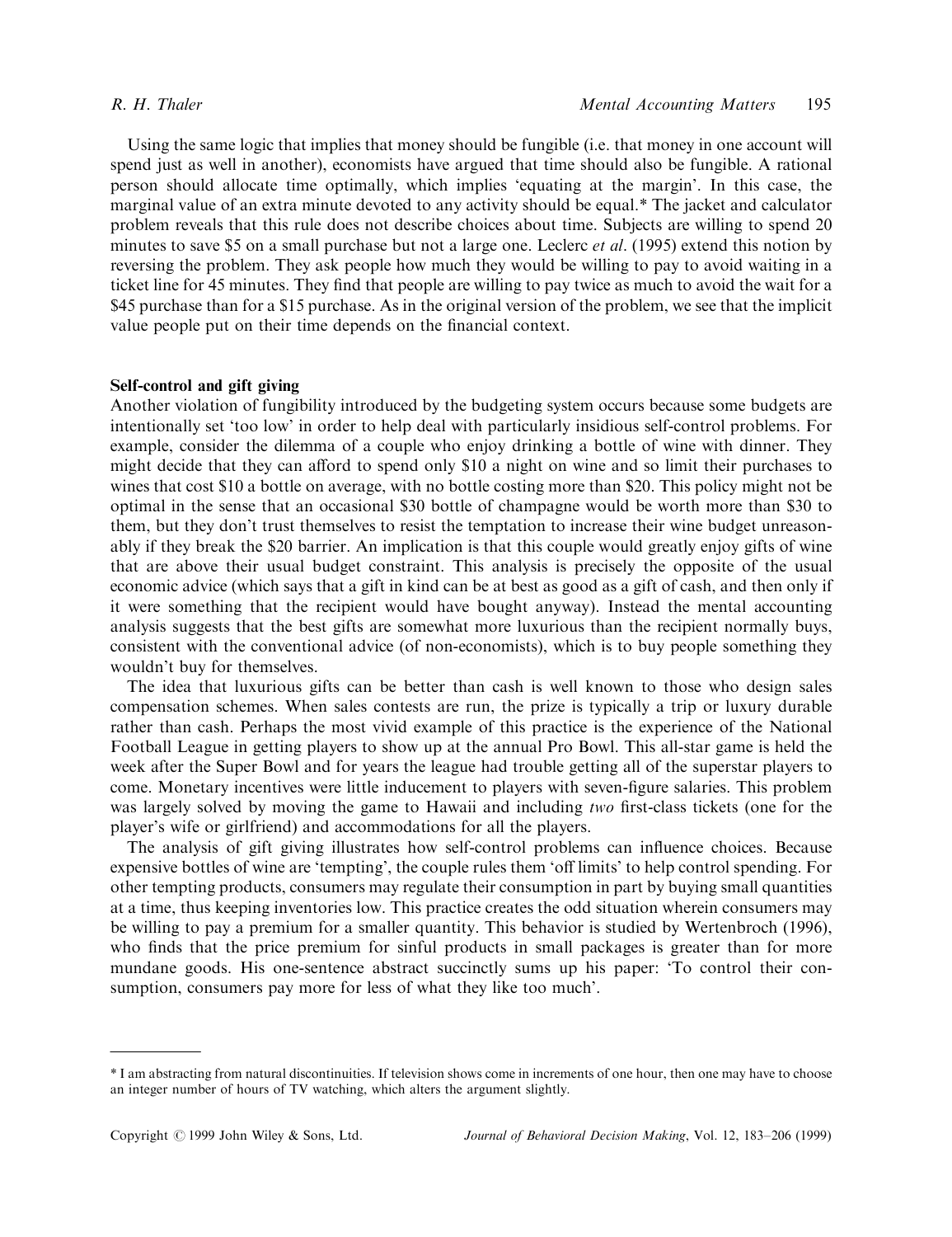### Wealth accounts

Another way of dealing with self-control problems is to place funds in accounts that are off-limits. Hersh Shefrin and I have proposed (Shefrin and Thaler, 1988) that there is a hierarchy of money locations arranged by how tempting it is for a household to spend the money in each. The most tempting class of accounts is in the `current assets' category, for example cash on hand and money market or checking accounts. Money in these accounts is routinely spent each period. Less tempting to spend is money in the 'current wealth' category, which includes a range of liquid asset accounts such as savings accounts, stocks and bonds, mutual funds, and so on. These funds are typically designated for saving. Next in the hierarchy is home equity. Even though the advent of home equity loans has made this category of funds somewhat less sacred, still most households aim to pay off their mortgage by the time they retire (and most succeed). Finally, in the least tempting category of funds lies the `future income' account. These funds include money that will be earned later in life (i.e. human capital) and designated retirement savings accounts such as IRAs and 401(k)s. According to our analysis, the marginal propensity to spend a dollar of wealth in the current income account is nearly 1.0, whereas the propensity to spend a dollar of future income wealth is close to zero.

These predictions are in sharp contrast to standard economic theory of saving: the life-cycle model (Modigliani and Brumberg, 1954; Friedman, 1957). Here is a simplified version that captures the spirit of the life-cycle model. Suppose a person has a certain remaining lifetime of N years, and that the rate of interest is zero. Let W be the person's wealth, equal to the sum of her assets, this year's income, and future (expected) income over the rest of her life. Consumption in this period is then equal to  $W/N$ <sup>\*</sup> Notice that in this model any change in wealth,  $\Delta W$ , no matter what form it takes (e.g. a bonus at work, an increase in the value of one's home, even an inheritance expected in a decade), produces the same change in current consumption namely  $\Delta W/N$ . In other words, the theory assumes that wealth is perfectly fungible.

Shefrin and I proposed a modified version of the life-cycle model, the behavioral life-cycle model, that incorporates the mental accounting temptation hierarchy described above. A powerful prediction of the mental accounting model is that if funds can be transferred to less tempting mental accounts they are more likely to be saved. This insight can be used in designing government programs to stimulate saving. According to the behavioral life-cycle model, if households can be persuaded to move some of their funds from the current income account to future income accounts, long-term savings will increase. In other words, IRAs and  $401(k)$ s are good vehicles to promote savings. $\dagger$  My reading of the literature on this topic is that this prediction is borne out. Households who contribute to retirement savings plans display steady increases in the funds in these accounts with no apparent reduction in the funds in other accounts. That is, they save more. $\ddot{\uparrow}$ 

### Income accounting

So far we have considered violations of fungibility produced either by the budgeting process or by the location of funds. A third class of violations can be produced by the source of the income. O'Curry (1997) investigates this phenomenon. She first has one group of subjects judge both sources and uses of

<sup>\*</sup> More generally, in a world with uncertainty and positive interest rates, the life-cycle theory says that a person will spend the annuity value of his wealth in any period, that is, if he used  $W$  to buy a level annuity that paid  $y$  in every period, he would set consumption equal to y. Bequests can also be accommodated.

<sup>{</sup> These accounts are especially good because not only are they less tempting `mental' accounts but they also have a penalty for withdrawal that provides an additional incentive to leave the money in these accounts alone.

<sup>{</sup> See Poterba, Venti and Wise (1996) for a current summary of the evidence supporting my claim. Their results are hotly disputed by Engen, Gale and Scholz (1996). One reason I side with the first set of authors (aside from the fact that their results support mental accounting) is that the simplest analyses show that the savings plans increase saving. Obtaining the opposite results seems to require a lot more work.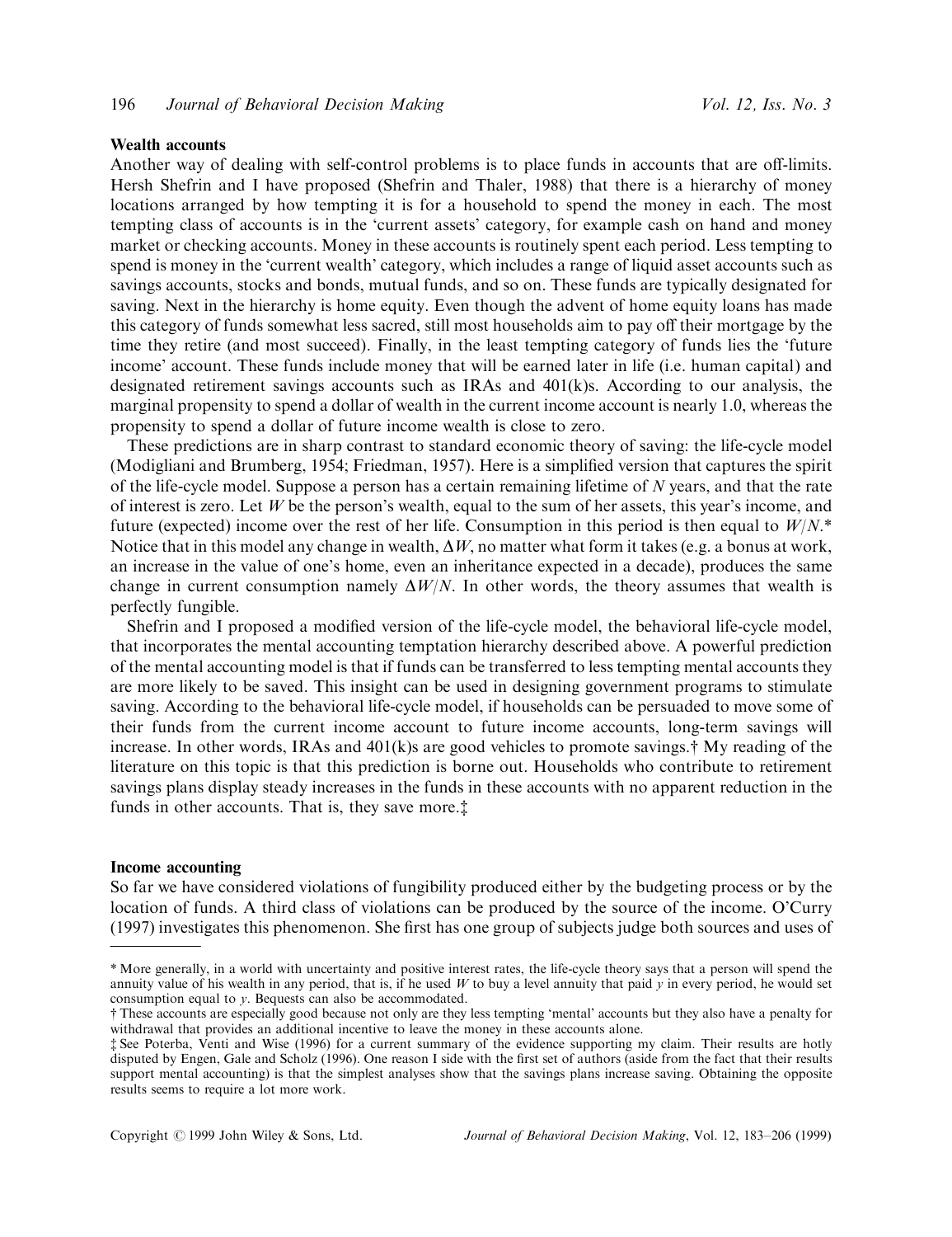funds on a serious-frivolous scale: the winnings of an office football pool are considered frivolous whereas an income tax refund is serious; eating out is frivolous but paying the bills is serious. She then asks other subjects to say what they would do with a particular windfall, such as \$30 found in the pocket of a jacket in the back of the closet. She finds that people have a tendency to match the seriousness of the source of some windfall with the use to which it is put. Another example of income non-fungibility is provided by Kooreman (1997). He studies the spending behavior of families that receive child allowance payments from the Dutch government. He finds that spending on children's clothing is much more sensitive to changes in the designated child allowance than to other income sources.\*

In the previous example the fact that the child allowance was labeled as such seemed to matter in the way people spent the money. Labeling effects are common. One surprising domain in which this idea can be applied is dividend payments by corporations. Suppose a corporation is earning profits and wishes to return some of these profits to its shareholders. One (traditional) method is to pay a dividend. Another method is simply to repurchase shares. In a world with no taxes, these two methods are equivalent. But, if (as in the United States) dividends are taxed at a higher rate than capital gains, then tax-paying shareholders would prefer share repurchases to dividends (and those who have their shares in non-taxable accounts are indifferent). Under these conditions no firm should ever pay a dividend.

Why do firms pay dividends? Shefrin and Statman (1984) have proposed an explanation based on mental accounting. They argue that investors like dividends because the regular cash payment provides a simple self-control rule: spend the dividends and leave the principal alone. In this way, the dividend acts like an allowance. If, instead, firms simply repurchased their own shares, stockholders would not receive a designated amount to spend, and would have to dip into capital on a period basis. Retirees (who tend to own high-dividend-paying stocks) might then worry that they would spend down the principal too quickly. A similar non-fungibility result is offered by Hatsopoulos, Krugman and Poterba (1989). Although capital gains in the stock market tend to have little effect on consumption, these authors found that when takeovers generate cash to the stockholders, consumption does increase. This is sometimes called the 'mailbox effect'. When the check arrives in the mailbox it tends to get spent. Gains on paper are left alone.

## CHOICE BRACKETING AND DYNAMIC MENTAL ACCOUNTING

A recurring theme of this paper is that choices are altered by the introduction of notional (but nonfungible) boundaries. The location of the parentheses matters in mental accounting  $\overline{\phantom{a}}$  a loss hurts less if it can be combined with a larger gain; a purchase is more likely to be made if it can be assigned to an account that is not already in the red; and a prior (sunk) cost is attended to if the current decision is in the same account. This section elaborates on this theme by considering other ways in which boundaries are set, namely whether a series of decisions are made one at a time or grouped together (or `bracketed' to use the language of Read, Loewenstein and Rabin, 1998).

<sup>\*</sup> There is a similar finding in public finance called the 'flypaper effect'. When local governments receive earmarked payments for particular kinds of expenditure (e.g. schools), they tend to increase their spending on that activity by the full amount of the grant. Economic theory predicts that they would increase their spending only by the fraction of their income that they normally spend on this activity. See Hines and Thaler (1995).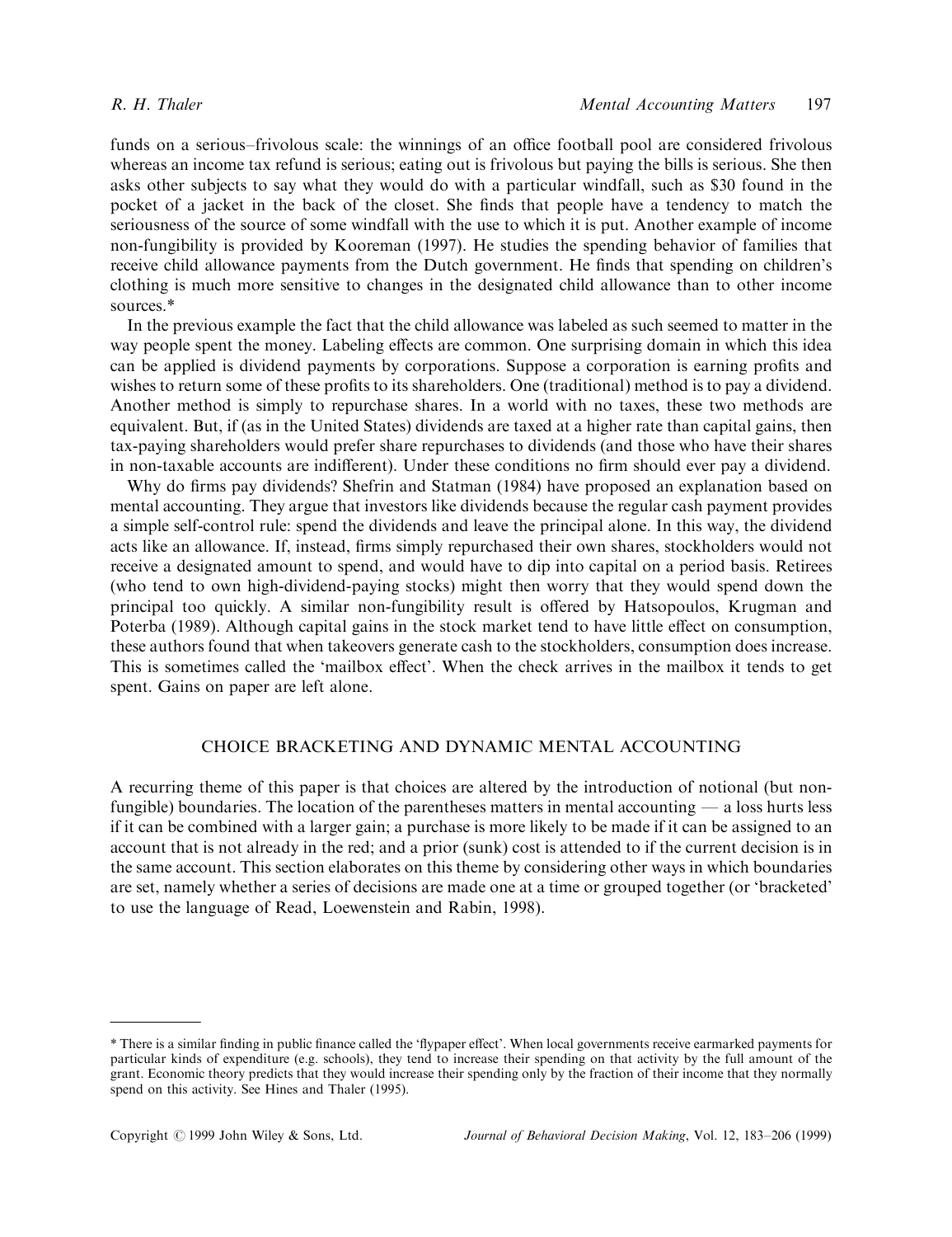### Prior outcomes and risky choice

In their prospect paper, Kahneman and Tversky mention the empirical finding that betting on long shots increases on the last race of the day,\* when the average bettor is (i) losing money on the day, and (ii) anxious to break even. An interesting feature of this sunk cost effect is that it depends completely on the decision to close the betting account daily. If each race were a separate account, prior races would have no effect, and similarly if today's betting were combined with the rest of the bettor's wealth (or even his lifetime of bets), the prior outcome would likely be trivial.

This analysis applies to other gambling decisions. If a series of gambles are bracketed together then the outcome of one gamble can affect the choices made later. Johnson and I investigated how prior outcomes affect risky choice (Thaler and Johnson, 1990). Subjects were MBA students who played for real money. The following three choices illustrate the type of problems studied. The percentage of subjects taking each option appears in brackets.

Problem 1. You have just won \$30. Now choose between: (a) A 50% chance to gain \$9 and a 50% chance to lose \$9. [70] (b) No further gain or loss. [30]

Problem 2. You have just lost \$30. Now choose between: (a) A 50% chance to gain  $$9$  and a 50% chance to loose  $$9$ . [40] (b) No further gain or loss. [60] Problem 3. You have just lost \$30. Now choose between:

(a) A 33% chance to gain \$30 and a 67% chance to gain nothing. [60]

(b) A sure \$10. [40]

These and other problems of this sort were used to investigate how prior outcomes affect risky choices. Two results are worth noting. First, as illustrated by Problem 1, a prior gain can stimulate risk seeking in the same account. We called this phenomenon the 'house money' effect since gamblers often refer to money they have won from the casino as house money (the casino is known as 'the house'). Indeed, one often sees gamblers who have won some money early in the evening put that money into a different pocket from their 'own' money; this way each pocket is a separate mental account. Second, as illustrated by Problems 2 and 3, prior losses did not stimulate risk seeking unless the gamble offered a chance to break even.

The stakes used in the experiments just described were fairly large in comparison to most laboratory experiments, but small compared to the wealth of the participants. Limited experimental budgets are a fact of life. Gertner (1993) has made clever use of a set of bigger stakes choices over gambles made by contestants on a television game show called `Card Sharks'.{ The choices Gertner studies were the last in a series of bets made by the winner of the show that day. The contestant had to predict whether a card picked at random from a deck would be higher or lower than a card that was showing. Aces are high and ties create no gain or loss. The odds on the bet therefore vary from no risk (when the showing card is a 2 or an Ace) to roughly  $50-50$  when the up-card is an 8. After making the prediction, the contestant then can make a bet on the outcome, but the bet must be between 50% and 100% of the amount she has won on the day's show (on average, about \$3000). Ignoring the sure bets, Gertner estimates a Tobit regression model to predict the size of the contestant's bet as a function of the card showing (the odds), the stake available (that is, today's winnings), and the amount won in previous days on the show. After controlling for the constraint that the bet must lie between 50% and 100% of

<sup>\*</sup> That is, long shots become even worse bets at the end of the day. They are always bad bets. See Thaler and Ziemba (1988). { See also Biswanger (1981), who obtains similar results. He also was able to run high stakes experiments by using subjects in rural villages in India.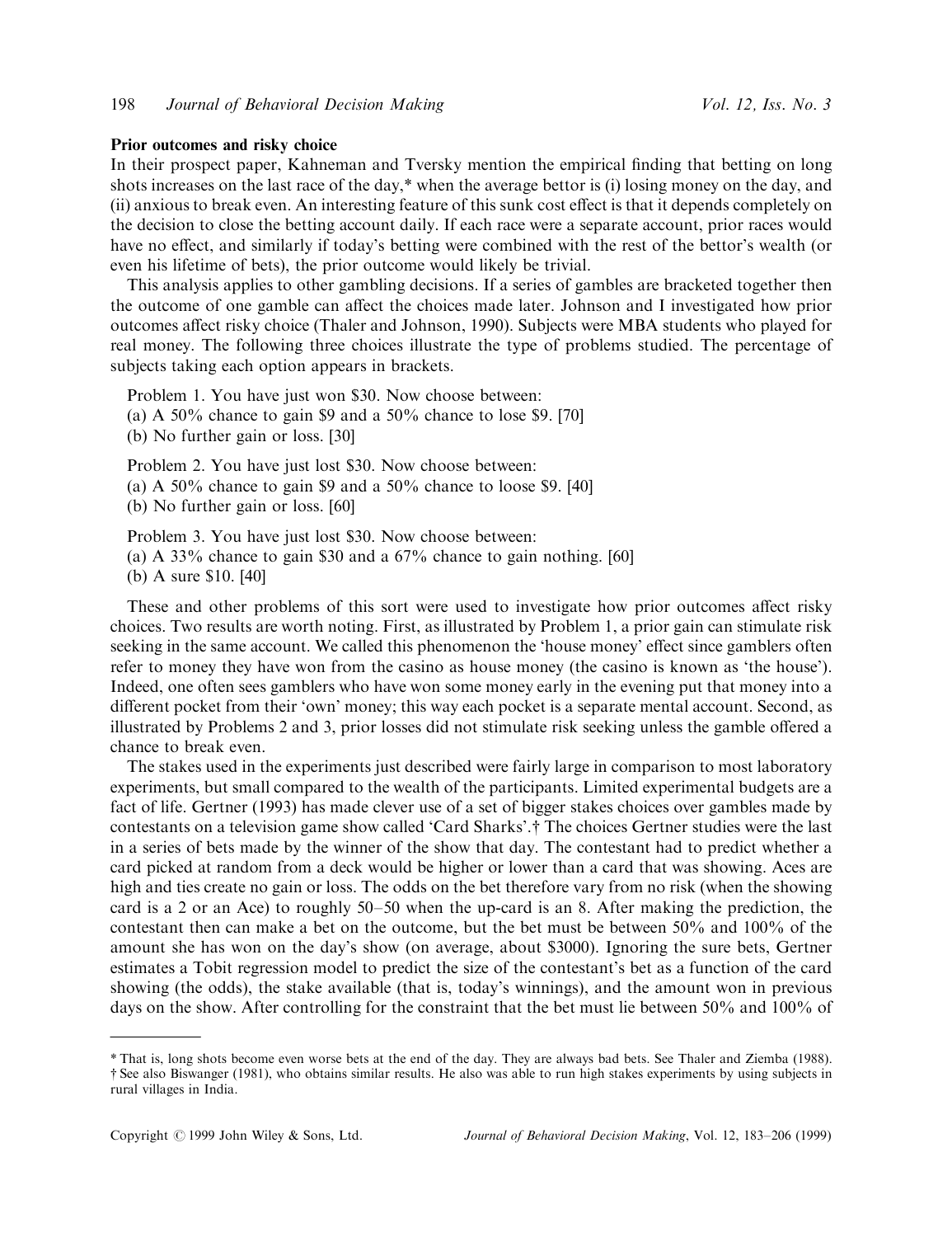the stake, Gertner finds that today's winnings strongly influences on the amount wagered.\* In contrast, prior cash won has virtually no effect. This finding implies that cash won *today* is treated in a different mental account from cash won the day before.<sup>†</sup> This behavior is inconsistent with any version of expected utility theory that treats wealth as fungible.

### Narrow framing and myopic loss aversion

In the gambling decisions discussed above, the day of the experiment suggested a natural bracket. Often gambles or investments occur over a period of time, giving the decision-maker considerable flexibility in how often to calculate gains and losses. It will come as no surprise to learn that the choice of how to bracket the gambles influences the attractiveness of the individual bets. An illustration is provided by a famous problem first posed by Paul Samuelson. Samuelson, it seems, was having lunch with an economist colleague and offered his colleague an attractive bet. They would flip a coin, and if the colleague won he would get \$200; if he lost he would have to pay only \$100. The colleague turned this bet down, but said that if Samuelson would be willing to play the bet 100 times he would be game. Samuelson (1963) declined to offer this parlay, but went home and proved that this pair of choices is irrational.<sup>†</sup>

There are several points of interest in this problem. First, Samuelson quotes his colleague's reasoning for rejecting the single play of the gamble: `I won't bet because I would feel the \$100 loss more than the \$200 gain'. Modern translation: `I am loss averse'. Second, why does he like the series of bets? Specifically, what mental accounting operation can he be using to make the series of bets attractive when the single play is not?

Suppose Samuelson's colleague's preferences are a piecewise linear version of the prospect theory value function with a loss aversion factor of 2.5:

$$
U(x) = x \t x \ge 0
$$
  
2.5x  $x < 0$ 

Because the loss aversion coefficient is greater than 2, a single play of Samuelson's bet is obviously unattractive. What about two plays? The attractiveness of two bets depends on the mental accounting rules being used. If each play of the bet is treated as a separate event, then two plays of the gamble are twice as bad as one play. However, if the bets are combined into a portfolio, then the two-bet parlay  $\{ $400, 0.25; 100, 0.50; -$200, 0.25 \}$  yields positive expected utility with the hypothesized utility function, and as the number of repetitions increases the portfolio becomes even more attractive. So Samuelson's colleague should accept any number of trials of this bet strictly greater than one *as long as* he does not have to watch!

More generally, loss-averse people are more willing to take risks if they combine many bets together than if they consider them one at a time. Indeed, although the puzzle to Samuelson was why his colleague was willing to accept the series of bets, the real puzzle is why he was unwilling to play one. Risk aversion cannot be a satisfactory explanation if his colleague has any significant wealth. For example, suppose Samuelson's colleague's utility function is  $U(W) = \ln W$  and his wealth is a modest

<sup>\*</sup> Gertner offers the following example to illustrate this difference. Suppose a first-time contestant has won \$5000 so far and has a Jack showing, so a bet of 'lower' offers 3–1 odds. (She loses with an  $\hat{A}$ , K, or Q, ties with a J, and wins otherwise.) The regression predicts a bet of \$2800. Compare this contestant to one who has won only \$3000 today but won \$2000 the previous day. Although their winnings on the show are identical, this player is predicted to bet only \$1544.

<sup>{</sup> This result is all the more striking because `yesterday's' show was probably taped just an hour before `today's' (several shows are taped in the same day) and `yesterday's' winnings have certainly not been collected.

<sup>{</sup> Speci®cally, he showed that an expected utility maximizer who will not accept a single play of a gamble for any wealth level that could obtain over a series of such bets will not accept the series. For a more general result, see Tversky and Bar Hillel (1983).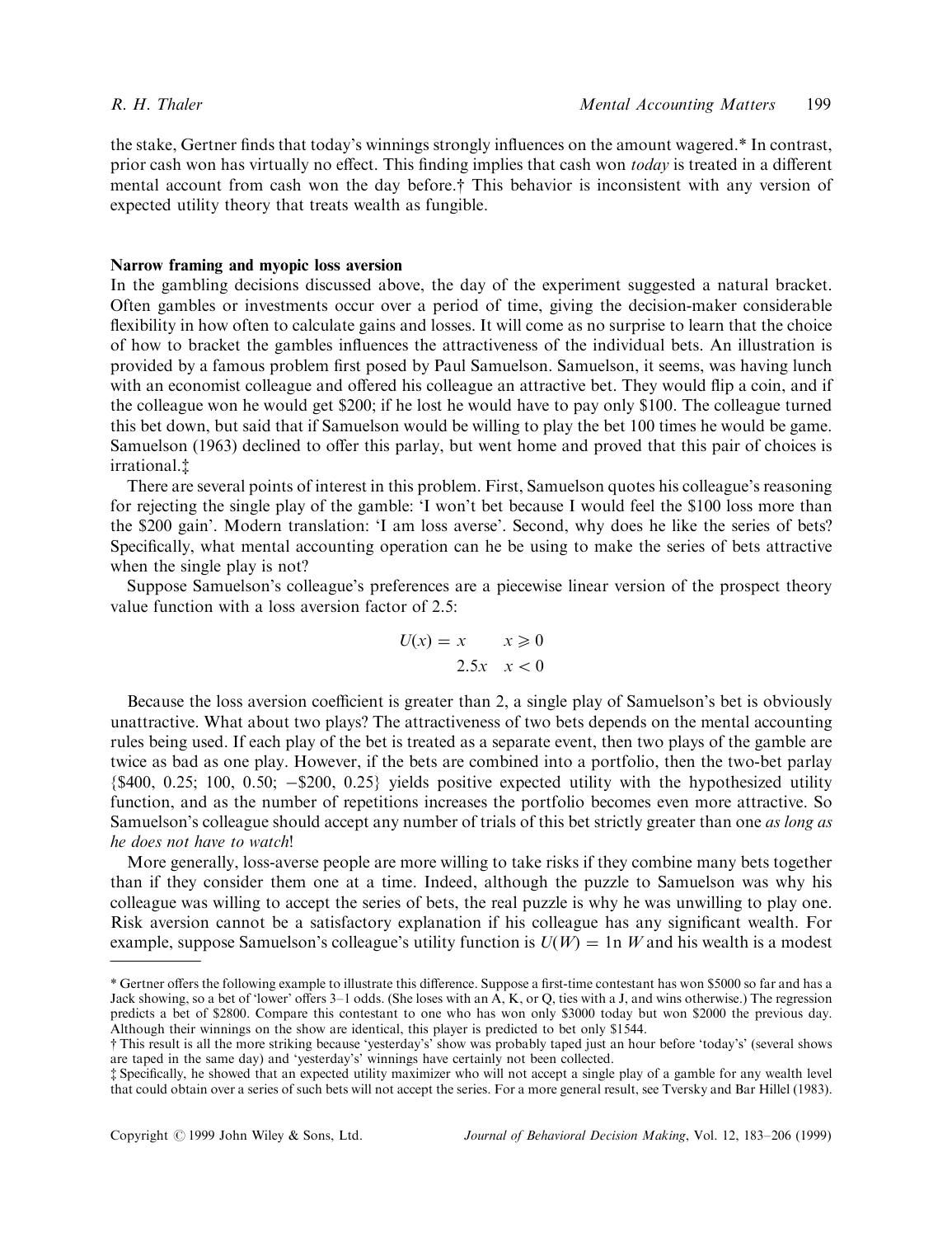\$10,000. In that case he should be willing to risk a 50% chance of losing \$100 if he had a 50% chance to gain a mere \$101.01! Similar results obtain for other reasonable utility functions. In fact, Rabin (1998) shows that expected utility theory implies that someone who turns down Samuelson's bet should also turn down a 50% chance to lose \$200 and a 50% chance to win \$20,000. More generally, he shows that expected utility theory requires people to be virtually risk neutral for 'small' bets. To explain the fact that many people do reject attractive small bets (such as Samuelson's), we need a combination of loss aversion and one-bet-at-a-time mental accounting.

Benartzi and I (1995) use the same analysis to offer a mental accounting explanation for what economists call the equity premium puzzle (Mehra and Prescott, 1985). The equity premium is the difference in the rate of return on equities (stocks) and a safe investment such as treasury bills. The puzzle is that this difference has historically been very large. In the USA the equity premium has been roughly 6% per year over the past 70 years. This means that a dollar invested in stocks on 1 January 1926 was worth more than \$1800 on 1 January 1998, whereas a dollar invested in treasury bills was worth only about \$15 (half of which was eaten up by inflation). Of course, part of this difference can be attributed to risk, but what Mehra and Prescott show is that the level of risk aversion necessary to explain such a large difference in returns is implausible.\*

To explain the puzzle we note that the risk attitude of loss-averse investors depends on the frequency with which they reset their reference point, i.e. how often they 'count their money'. We hypothesize that investors have prospect theory preferences (using parameters estimated by Tversky and Kahneman, 1992).<sup>†</sup> We then ask how often people would have to evaluate the changes in their portfolios to make them indifferent between the (US) historical distributions of returns on stocks and bonds? The results of our simulations suggest that the answer is about 13 months. This outcome implies that if the most prominent evaluation period for investors is once a year, the equity premium puzzle is 'solved'.

We refer to this behavior as myopic loss aversion. The disparaging term 'myopic' seems appropriate because the frequent evaluations prevent the investor from adopting a strategy that would be preferred over an appropriately long time horizon. Indeed, experimental evidence supports the view that when a long-term horizon is imposed externally, subjects elect more risk. For example, Gneezy and Potters (1997) and Thaler *et al.* (1997) ran experiments in which subjects make choices between gambles (investments). The manipulations in these experiments are the frequency with which subjects get feedback. For example, in the Thaler et al. study, subjects made investment decisions between stocks and bonds at frequencies that simulated either eight times a year, once a year, or once every five years. The subjects in the two long-term conditions invested roughly two-thirds of their funds in stocks while those in the frequent evaluation condition invested 59% of their assets in bonds. Similarly, Benartzi and I (forthcoming) asked staff members at a university how they would invest their retirement money if they had to choose between two investment funds, A and B, one of which was based on stock returns, the other on bonds. In this case the manipulation was the way in which the returns were displayed. One group examined a chart showing the distribution of *one-year* rates of return, and the other group was shown the simulated distribution of 30-year rates of return. Those who saw the one-year returns said they would invest a majority of their funds in bonds, whereas those shown the 30-year returns invested  $90\%$  of their funds in stocks. $\ddagger$ 

<sup>\*</sup> They estimate that it would take a coecient of relative risk aversion of about 40 to explain the history equity premium. In contrast, a log utility function has a coefficient of 1.

 $\dagger$  Specifically, the value function is:  $v(x) = x^{\alpha}$  if  $x \ge 0 - \lambda(-x)^{\beta}$  if  $x < 0$  where  $\lambda$  is the coefficient of loss aversion. They have estimated  $\alpha$  and  $\beta$  to be 0.88 and  $\lambda$  to be 2.25. We also use their rank-dependent weighting function. For details see Benartzi and Thaler (1995).

<sup>{</sup> Similar results for gambles are also obtained by Keren and Wagenaar (1987) and Redelmeier and Tversky (1992).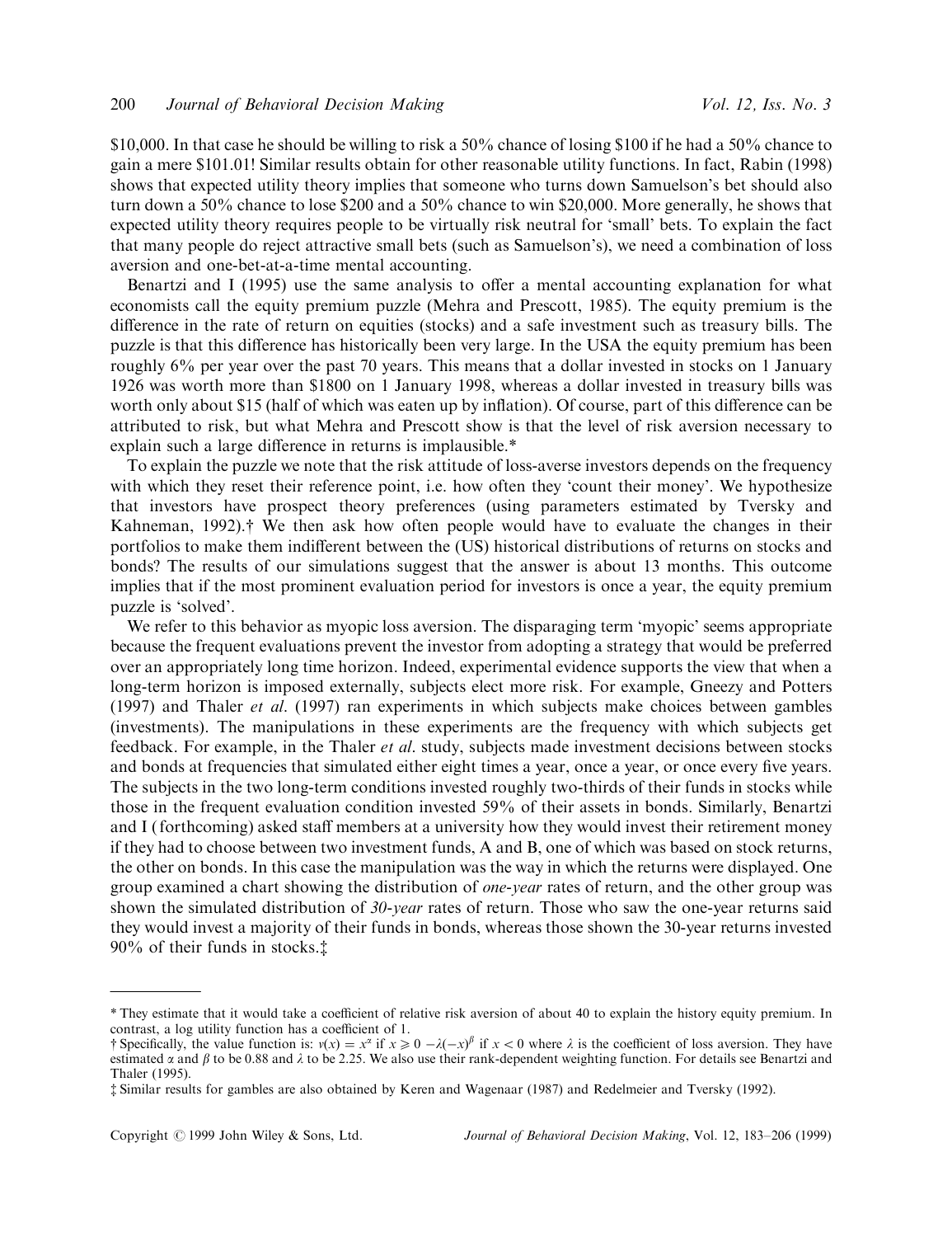Myopic loss aversion is an example of a more general phenomenon that Kahneman and Lovallo (1993) call narrow framing; projects are evaluated one at a time, rather than as part of an overall portfolio. This tendency can lead to an extreme unwillingness to take risks. I observed an interesting illustration of this phenomenon while teaching a group of executives from one firm, each of whom was responsible for managing a separate division. I asked each whether he would be willing to undertake a project for his division if the payoffs were as follows:  $50\%$  chance to gain \$2 million,  $50\%$  chance to lose \$1 million. Of the 25 executives, three accepted the gamble. I then asked the CEO, who was also attending the session, how he would like a portfolio of 25 of these investments. He nodded enthusiastically. This story illustrates that the antidote for excessive risk aversion is aggregation, either across time or across different divisions.

The examples discussed so far show that narrow bracketing can inhibit risk taking. Narrow bracketing can also have other perverse side-effects. For example, Camerer *et al.* (1997) study the daily labor supply decisions of New York City taxi drivers. In New York, as in many cities, the cab drivers typically rent their cars for a 12-hour period for a fixed fee. They are then entitled to keep all the revenues they earn during that half-day. Since 12 hours is a long time to drive a car, especially in New York City, the drivers must decide each day how long to drive; that is, whether to keep the car for the full 12 hours or quit earlier. This decision is complicated by the fact that there is more demand for their services on some days than others (because of differences in weather or the presence of a big convention, for example). A rational analysis would lead drivers to work longer hours on busy days, as this policy would maximize earnings per hour worked. If, instead, drivers establish a target earnings level per day, they will tend to quit earlier on good days. This is precisely what Camerer et al. find. The elasticity of hours worked with respect to the daily wage (as measured by the earnings of *other drivers* that  $day$ ) is strongly negative. The implication is that taxi drivers do their mental accounting one day at a time.\*

# The diversification heuristic

The unit of analysis can also influence how much variety consumers elect. This effect was first demonstrated by Simonson (1990). He gave students the opportunity to select among six snacks (candy bars, chips, etc.) in one of two conditions: (a) sequential choice: they picked one of the six snacks at each of three class meetings held a week apart; (b) simultaneous choice: on the first class meeting they selected three snacks to be consumed one snack per week over the three class meetings. Simonson observed that in the simultaneous choice condition subjects displayed much more variety seeking than in the sequential choice condition. For example, in the simultaneous choice condition 64% of the subjects chose three different snacks whereas in the sequential choice condition only 9% of the subjects made this choice. Simonson suggests that this behavior might be explained by variety seeking serving as a choice heuristic. That is, when asked to make several choices at once, people tend to diversify. This strategy is sensible under some circumstances (such as when eating a meal  $\sim$  we typically do not order three courses of the same food), but can be misapplied to other situations, such as sequential choice. This mistake represents a failure of predicted utility to accurately forecast subsequent experienced utility. Many students who liked Snickers best elected that snack each week when they picked one week at a time, but went for variety when they had to choose in advance.

This result has been called the 'diversification bias' by Read and Loewenstein (1995). They demonstrate the role of choice bracketing in an ingenious experiment conducted on Halloween night. The `subjects' in the experiment were young trick-or-treaters who approached two adjacent houses. In one

<sup>\*</sup> Rizzo and Zeckhauser (1998) ®nd a similar result for physicians whose evaluation period appears to be one year rather than one day.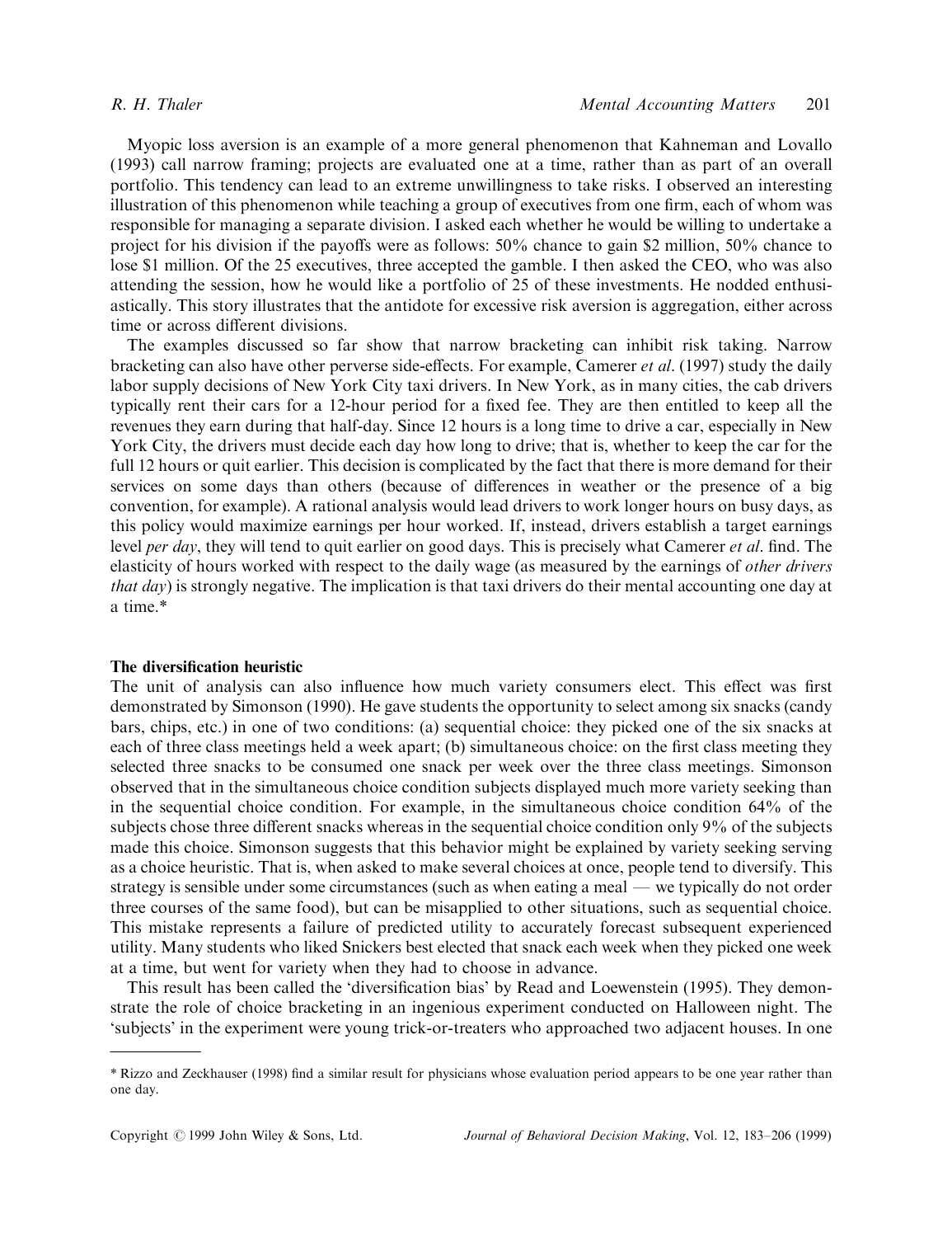# 202 *Journal of Behavioral Decision Making* Vol. 12, Iss. No. 3

condition the children were offered a choice between two candies (Three Musketeers and Milky Way) at each house. In the other condition they were told at the first house they reached to 'choose whichever two candy bars you like'. Large piles of both candies were displayed to assure that the children would not think it rude to take two of the same. The results showed a strong diversification bias in the simultaneous choice condition: every child selected one of each candy. In contrast, only 48% of the children in the sequential choice condition picked different candies. This result is striking, since in either case the candies are dumped into a bag and consumed later. It is the portfolio in the bag that matters, not the portfolio selected at each house.

The diversification bias is not limited to young people choosing among snacks. Benartzi and I (1998) have found evidence of the same phenomenon by studying how people allocate their retirement funds across various investment vehicles. In particular, we find some evidence for an extreme version of this bias that we call the  $1/n$  heuristic. The idea is that when an employee is offered n funds to choose from in her retirement plan, she divides the money evenly among the funds offered. Use of this heuristic, or others only slightly more sophisticated, implies that the asset allocation an investor chooses will depend strongly on the array of funds offered in the retirement plan. Thus, in a plan that offered one stock fund and one bond fund, the average allocation would be 50% stocks, but if another stock fund were added, the allocation to stocks would jump to two thirds. We find evidence supporting just this behavior. In a sample of pension plans we regress the percentage of the plan assets in stocks on the percentage of the funds that are stock funds and find a very strong relationship.

We also find that employees seem to put stock in the company they work for into a separate mental account. For companies that do not offer their own stock as one of the options in the pension plan the employees invest 49% of their money in bonds and 51% in stocks. When the company stock is included in the plan this investment attracts 42% of the funds. If the employees wanted to attain a 50% equity exposure, they would invest about 8% of the rest of their funds in stocks, the rest in bonds. Instead they invest their non-company stock funds evenly: 29% in stocks, 29% in bonds.

# DISCUSSION

My own thinking about mental accounting began with an attempt to understand why people pay attention to sunk costs, why people are lured by bargains into silly expenditures, and why people will drive across town to save \$5 on a small purchase but not a large one. I hope this paper has shown that we have learned quite a bit about these questions, and in so doing, the researchers working in this area have extended the scope of mental accounting far beyond the original set of questions I had set out to answer. Consider the range of questions that mental accounting helps us answer:

- Why do firms pay dividends?
- . Why do people buy time-share vacation properties?
- Why are flat-rate pricing plans so popular
- . Why do sales contests have luxuries (instead of cash) as prizes?
- . Why do 401(k) plans increase savings?
- . Why do stocks earn so much higher a return than bonds?
- . Why do people decline small-stakes attractive bets?
- . Why can't you get a cab on a rainy day? (hint: cab drivers earn more per hour on rainy days).

A question that has not received much attention is whether mental accounting is good for us. What is the normative status of mental accounting? I see no useful purpose in worrying about whether or not mental accounting is 'rational'. Mental accounting procedures have evolved to economize on time and thinking costs and also to deal with self-control problems. As is to be expected, the procedures do not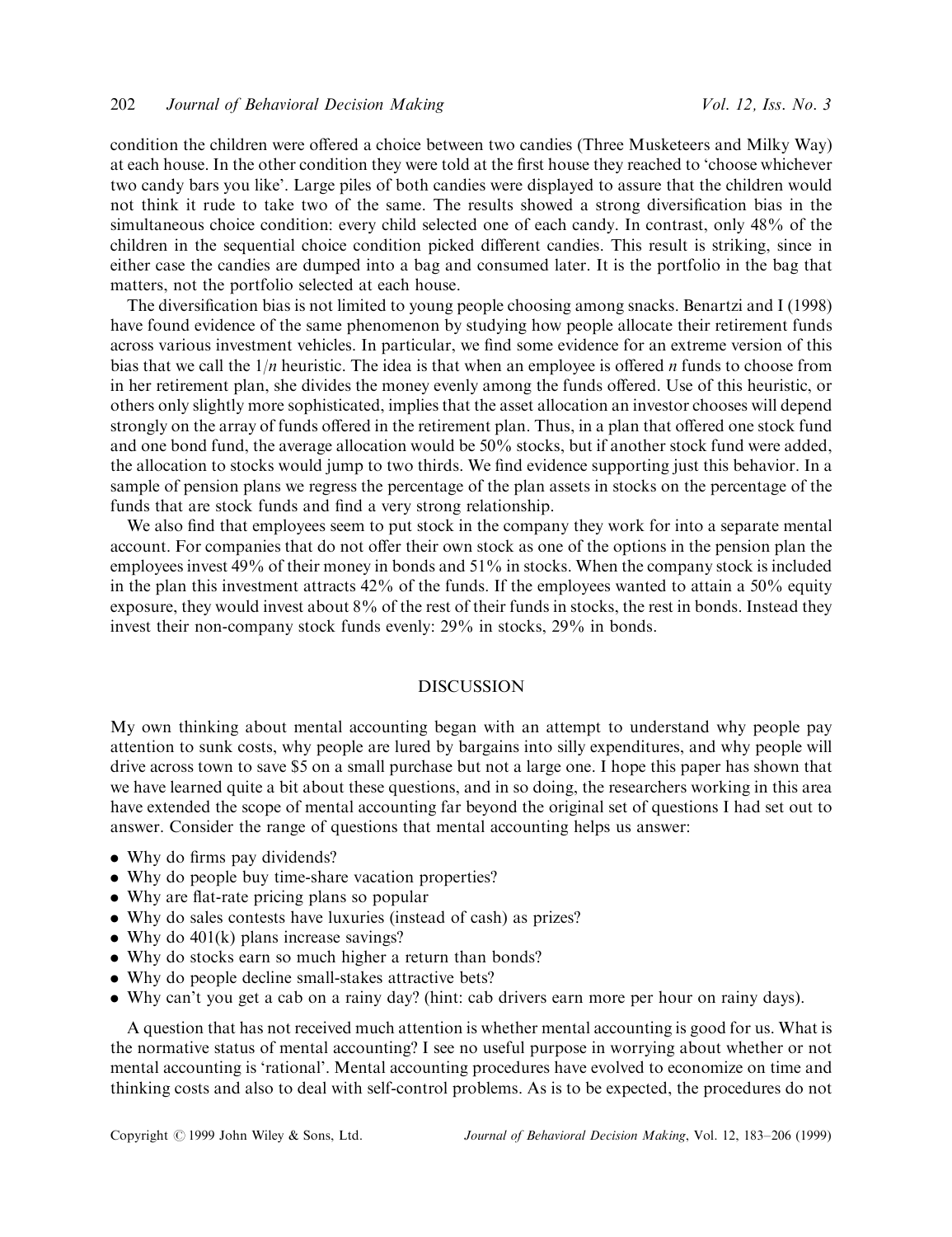work perfectly. People pay attention to sunk costs. They buy things they don't need because the deal is too good to pass up. They quit early on a good day. They put their retirement money in a money market account.

It is not possible to say that the system is flawed without knowing how to fix it. Given that optimization is not feasible (too costly) repairing one problem may create another. For example, if we teach people to ignore sunk costs, do they stop abiding by the principle: `waste not, want not'? If we stop being lured by good deals, do we stop paying attention to price altogether? There are no easy answers.

Those interested in improving individual decision making can do more work on mental accounting as a prescriptive device. How can mental accounting rules be modified to achieve certain goals?\* For example, Jonathan Clements, the author of a regular column for new investors in the Wall Street Journal<sup>†</sup> called 'Getting Going' invited readers to submit tips on how to do a better job of saving and investing. Many of the tips he later published had a strong mental accounting flavor. A reader called David Guerini submitted the following advice:

I started a little `side' savings account eight years ago. During the day, I try to accumulate change. If I spend \$4.50 at a store, I give the cashier a \$5 bill, even if I have 50 cents in my pocket. At the end of each day, the money is put aside. If I have no change, I put a \$1 bill aside. I add income-tax refunds, money from products I purchased and returned for a refund, and all those annoying little mail-in rebates they give you when you purchase batteries, shaving cream, and so on. I end up painlessly saving between \$500 and \$1000 each year.

An economist might argue that it would be even less painful to just write a check once a year and send it to his mutual fund. But that would miss the point: mental accounting matters.

### ACKNOWLEDGEMENTS

I have been thinking about mental accounting for more than 20 years, so it is not possible to thank everyone who has helped me write this paper. Some who have helped recently include John Gourville, Chip Heath, Daniel Kahneman, France Leclerc, George Loewenstein, Cade Massey, Drazen Prelec, Dilip Soman, and Roman Weil. This paper began as an invited lecture to the SPUDM conference in Aix-en-Provence held in 1993. It was finally completed during my stay at The Center for Advanced Study in the Behavioral Sciences. Their help in reaching closure is gratefully acknowledged.

### REFERENCES

Ainslie, G. `Special reward: A behavioral theory of impulsiveness and impulse control', Psychological Bulletin, 82(4) (1975),  $463-496$ .

Arkes, H. R. and Blumer, C. 'The psychology of sunk cost', Organizational Behavior and Human Decision *Processes*,  $35(1)$  (1985), 124-140.

Benartzi, S. and Thaler, R. H. 'Myopic loss-aversion and the equity premium puzzle', Quarterly Journal of Economics, **CX** (1995), 75-92.

Benartzi, S. and Thaler, R. H. 'Risk aversion or myopia: choices in repeated gambles and retirement investments', Management Science, forthcoming.

<sup>\*</sup> Along these lines, Read, Loewenstein and Rabin (1998) have a useful discussion of when broad bracketing works better than narrow bracketing. Short answer: usually. { See his column on 20, 24, and 31 January 1998.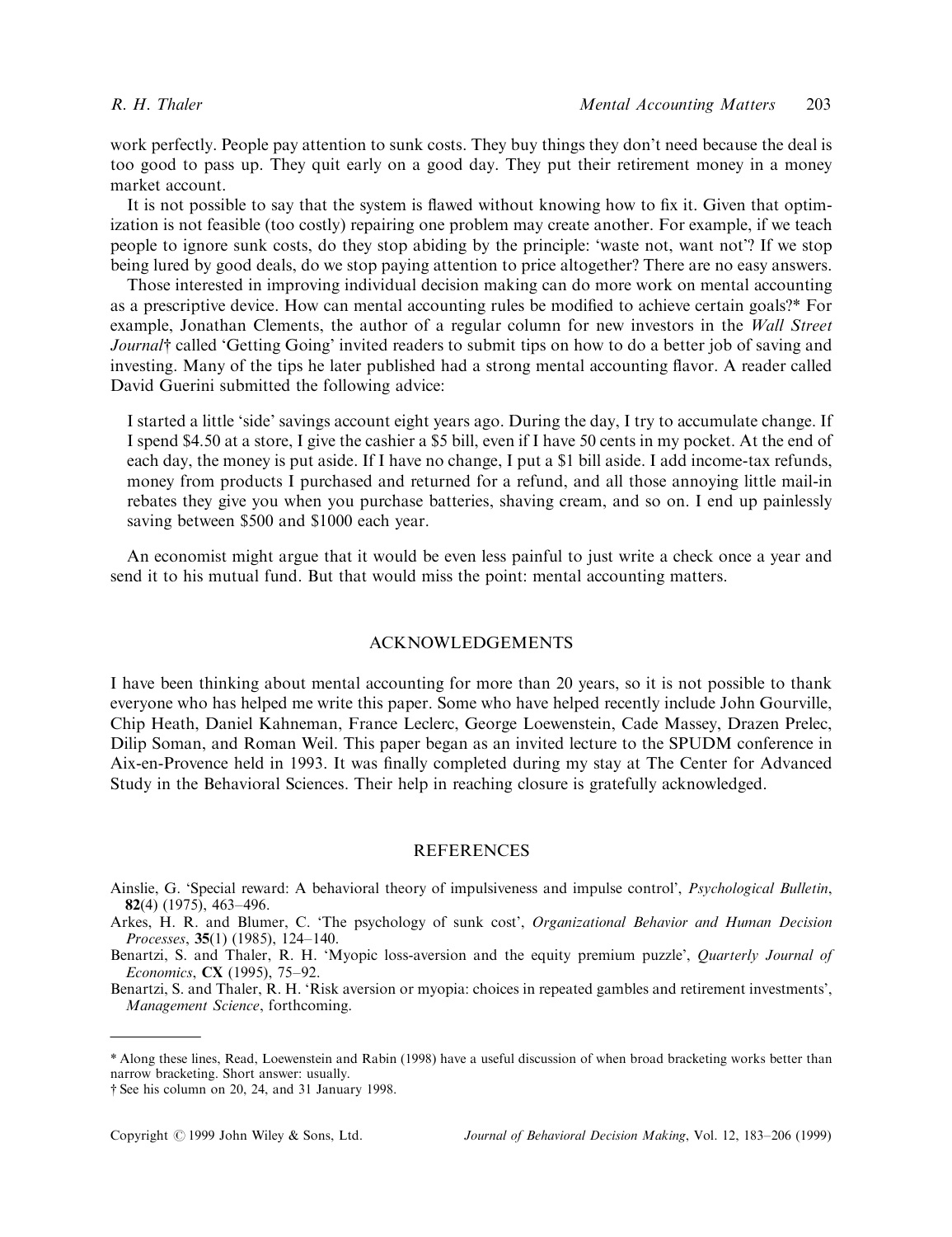- Benartzi, S. and Thaler, R. H. 'Illusory diversification and retirement savings, working paper', University of Chicago and UCLA, (1998).
- Biswanger, H. 'Attitudes toward risk: theoretical implications of an experiment in rural India', *Economic Journal*,  $XCI$  (1981), 867–890.
- Burgstahler, D. and Dichev, I. 'Earnings management to avoid earnings decreases and losses', Journal of Accounting and Economics, 24(December) (1997), 99-126.
- Camerer, C., Babcock, L., Loewenstein, G. and Thaler, R. H. `Labor supply of New York City cabdrivers: one day at a time', *Quarterly Journal of Economics*,  $\text{CXII}(\text{May})$  (1997), 407–442.
- Degeorge, F., Patel, J. and Zeckhauser, R. J. 'Earnings management to exceed thresholds', Journal of Business.
- Engen, E. M., Gale, W. G. and Scholz, J. K. 'The illusory effects of saving incentive programs', *Journal of* Economics Perspectives,  $10$ (Fall) (1996), 113-138.
- Feenberg, D. and Skinner, J. 'Sources of IRA saving', in Summers, L. (ed.), Tax Policy and the Economy: Vol. 3 (pp. 25–46), Cambridge, MA: MIT Press, 1989.
- Feinberg, R. A. 'Credit cards as spending facilitating stimuli: a conditioning interpretation', Journal of Consumer Research, 12 (1986), 304-356.
- Fishburn, P. and Luce, D. 'Joint receipt and Thaler's hedonic editing rule', Mathematical Social Science, 29  $(1995), 33-76.$
- Friedman, M. A Theory of Consumption Function, Princeton, NJ: Princeton University Press, 1957.
- Gertner, R. 'Game shows and economic behavior: risk taking on "card sharks"', Quarterly Journal of Economics, CVI (1993), 507–521.
- Gneezy, U. and Potters, J. 'An experiment on risk taking and evaluating periods', Quarterly Journal of Economics, CXII(May) (1997), 631-646.
- Gourville, J. T. 'Pennies-a-day: the effect of temporal re-framing on transaction evaluation', Journal of Consumer Research, 24 (1998), 395-408.
- Gourville, J. T. and Soman, D. 'Payment depreciation: the effects of temporally separating payments from consumption', Journal of Consumer Research (1998).
- Hatsopoulous, G. N., Krugman, P. R. and Poterba, J. M. `Overconsumption: the challenge to U.S. economic policy', American Business Conference (1989).
- Heath, C. 'Escalation and de-escalation of commitment in response to sunk costs: the role of budgeting in mental accounting', Organizational Behavior and Human Decision Processes, 62 (1995), 38-54.
- Heath, C. and Soll, J. B. 'Mental accounting and consumer decisions', Journal of Consumer Research, 23 (1996),  $40 - 52$ .
- Henderson, P. and Peterson, R. 'Mental accounting and categorization', Organizational Behavioral and Human Decision Processes, 51 (1992), 92-117.
- Hines, J. and Thaler, R. H. 'Anomalies: the flypaper effect', Journal of Economics Perspectives, 9 (1995), 217-226.
- Kahneman, D. 'Reference points, anchors, norms, and mixed feelings', Organizational Behavior and Human Decision Processes, 51 (1992), 296-312.
- Kahneman, D. 'New challenges to the rationality assumption', Journal of Institutional and Theoretical Economics, 150  $(1994)$ , 43-56.
- Kahneman, D., Knetsch, J. and Thaler, R. H. 'Fairness as a constraint on profit-seeking: entitlements in the market', American Economic Review, 76 (1986), 728-741.
- Kahneman, D. and Lovallo, D. `Timid choices and bold forecasts: a cognitive perspective on risk taking', Management Science, 39 (1993), 17-31.
- Kahneman, D. and Tversky, A. 'Prospect theory: an analysis of decision under risk', *Econometrica*, 47 (1979), 263±291.
- Kahneman, D. and Tversky, A. 'Choices, values, and frames', *The American Psychologist*, 39 (1984), 341–350.
- Keren, G. 'Additional tests of utility theory under unique and repeated conditions', Journal of Behavioral Decision Making, 4 (1991), 297-304.
- Keren, G. and Wagenaar, W. A. `Violation of utility theory in unique and repeated gambles', Journal of Experimental Psychology: Learning, Memory and Cognition,  $13$  (1987),  $387-391$ .
- Kooreman, P. 'The labeling effect of a child benefit system', unpublished working paper, University of Groningen, (1997).
- Leclerc, F., Schmidt, B. and Dube, L. 'Decision making and waiting time: is time like money?', Journal of Consumer Research, 22 (1995), 110-119.
- Linville, P. and Fischer, G. W. 'Preferences for separating or combining events', Journal of Personality and Social Psychology,  $60$  (1991), 5–23.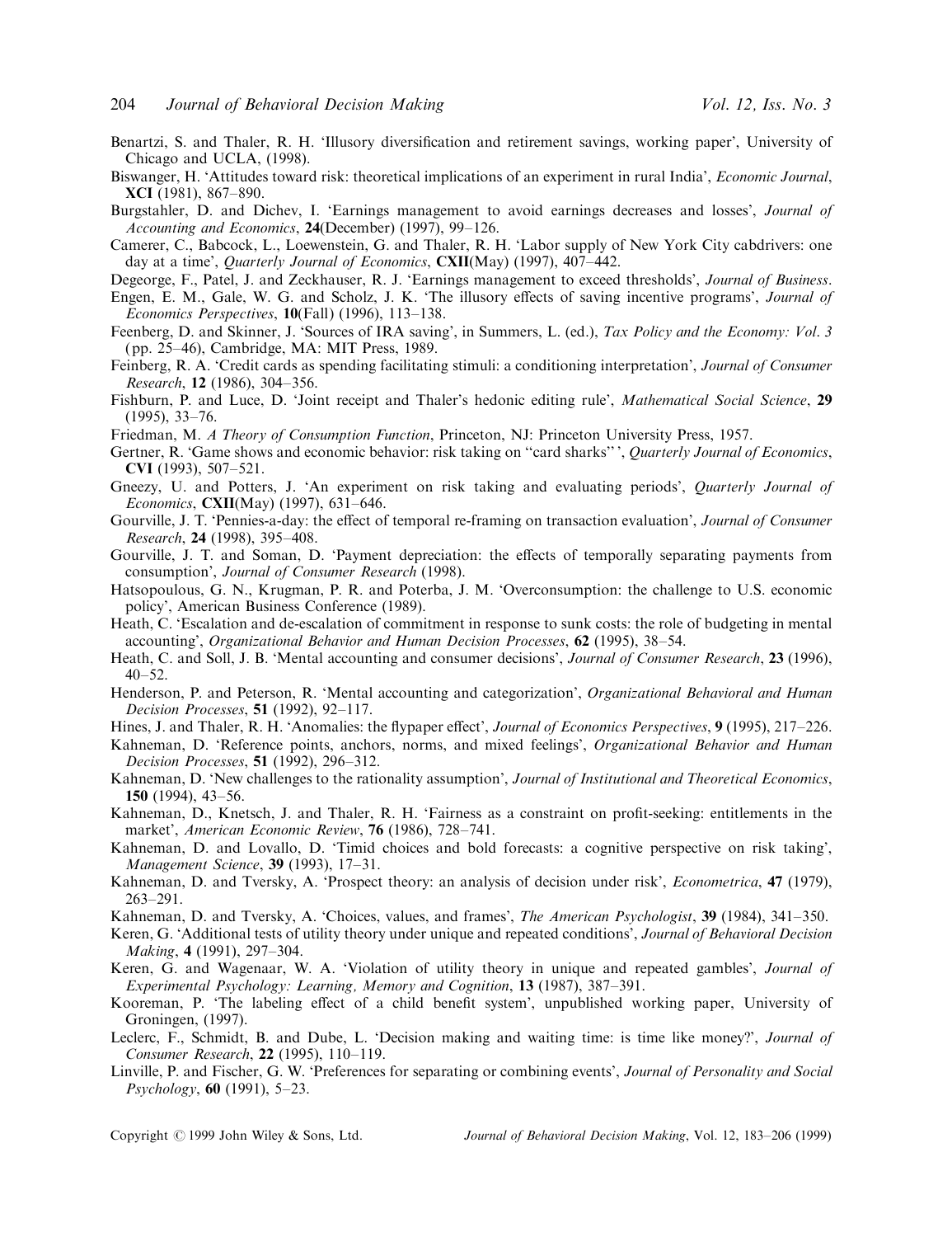- Mehra, R. and Prescott, E. C. `The equity premium: a puzzle', Journal of Monetary Economics, 15 (1985),  $145 - 161$ .
- Modigiliani, F. and Brumberg, R. `Utility analysis and the consumption function: an interpretation of crosssection data', in Kurihara, K. K. (ed.), Post Keynesian Economics, New Brunswick, NJ: Rutgers University Press, 1954.
- O'Curry, S. 'Income source effects', Unpublished working paper, DePaul University, (1997).
- Odean, T. 'Are investors reluctant to realize their losses', *Journal of Finance*, (October 1998).
- Poterba, J. M., Venti, S. F. and Wise, D. A. 'How retirement savings programs increase saving', Journal of Economics Perspectives,  $10$ (Fall) (1996), 91-112.
- Prelec, D. and Loewenstein, G. 'The red and the black: mental accounting of savings and debt', Marketing Science, 17 (1998), 4-28.
- Prelec, D. and Simester, D. 'Always leave home without it', working paper, MIT Sloan School, March (1998).
- Rabin, M. `Risk aversion, diminishing marginal utility, and expected-utility theory: a calibration theorem', working paper, Department of Economics, University of California, Berkeley (1998).
- Read, D. and Loewenstein, G. 'Diversification bias: explaining the discrepancy in variety seeking between combined and separated choices', Journal of Experimental Psychology: Applied, 1 (1995), 34–49.
- Read, D., Loewenstein, G. and Rabin, M. `Choice bracketing', unpublished working paper, Carnegie Mellon University, 1998.
- Redelmeier, D. A. and Tversky, A. 'On the farming of multiple prospects', *Psychological Science*, 3(3) (1992), 191±193.
- Rizzo, J. A. and Zeckhauser, R. J. `Income targets and physician behavior', JFK School of Government, Harvard University working paper, March 1998.
- Samuelson, P. A. 'Risk and uncertainty: a fallacy of large numbers', Scientia, (1963), 108–113.
- Savage, L. J. The Foundations of Statistics, New York: John Wiley, 1954.
- Shafir, E. and Thaler, R. H. 'Invest now, drink later, spend never: the mental accounting of advanced purchases', working paper, Graduate School of Business University of Chicago (1998).
- Shefrin, H. M. and Statman, M. `Explaining investor preference for cash dividends', Journal of Financial Economics, 13 (1984), 253-282.
- Shefrin, H. M. and Statman, M. 'The disposition to sell winners too early and ride losers too long', *Journal of* Finance, 40 (1987), 777-790.
- Shefrin, H. H. and Thaler, R. H. `The behavioral life-cycle hypothesis', Economic Inquiry, 26(October) (1988),  $609-643.$
- Simonson, I. 'The effect of purchase quantity and timing on variety-seeking behavior', Journal of Marketing Research,  $28$  (1990), 150–62.
- Soman, D. 'Contextual effects of payment mechanism on purchase intention: check or charge?', Unpublished working paper, University of Colorado, 1997.
- Thaler, R. H. 'Toward a positive theory of consumer choice', Journal of Economic Behavior and Organization, 1  $(1980), 39-60.$
- Thaler, R. H. 'Mental accounting and consumer choice', *Marketing Science*, 4 (1985), 199-214.
- Thaler, R. H. 'Saving, fungibility and mental accounts', Journal of Economic Perspectives, 4 (1990), 193-205.
- Thaler, R. H. and Johnson, E. J. 'Gambling with the house money and trying to break even: the effects of prior outcomes on risky choice', Management Science, 36(6) (1990), 643-660.
- Thaler, R. H. and Shefrin, H. M. `An economic theory of self-control', Journal of Political Economy, 39 (1981), 392-406.
- Thaler, R. H., Tverskey, A., Kahneman, D. and Schwartz, A. 'The effect of myopia and loss aversion on risk taking: an experimental test', Quarterly Journal of Economics, CXII (1997), 647-661.
- Thaler, R. H. and Ziemba, W. 'Pari-mutual betting markets: racetracks and lotteries', Journal of Economic Perspectives,  $2(1988)$ ,  $161-174$ .
- Train, K. E. Optimal Regulation, Cambridge, MA: MIT Press, 1991.
- Tversky, A. and Bar-Hillel, M. 'The long run and the short', Journal of Experimental Psychology: Human Learning, Memory, and Cognition,  $9$  (1983), 713-717.
- Tversky, A. and Kahneman, D. 'The framing of decisions and the rationality of choice', Science, 211 (1981), 453±458.
- Tversky, A. and Kahneman, D. 'Advances in prospect theory: cumulative representation of uncertainty', Journal of Risk and Uncertainty,  $5(1992)$ ,  $297-323$ .
- Wertenbroch, K. `Consumption self-control via purchase rationing', working paper, Yale University, November 1996.